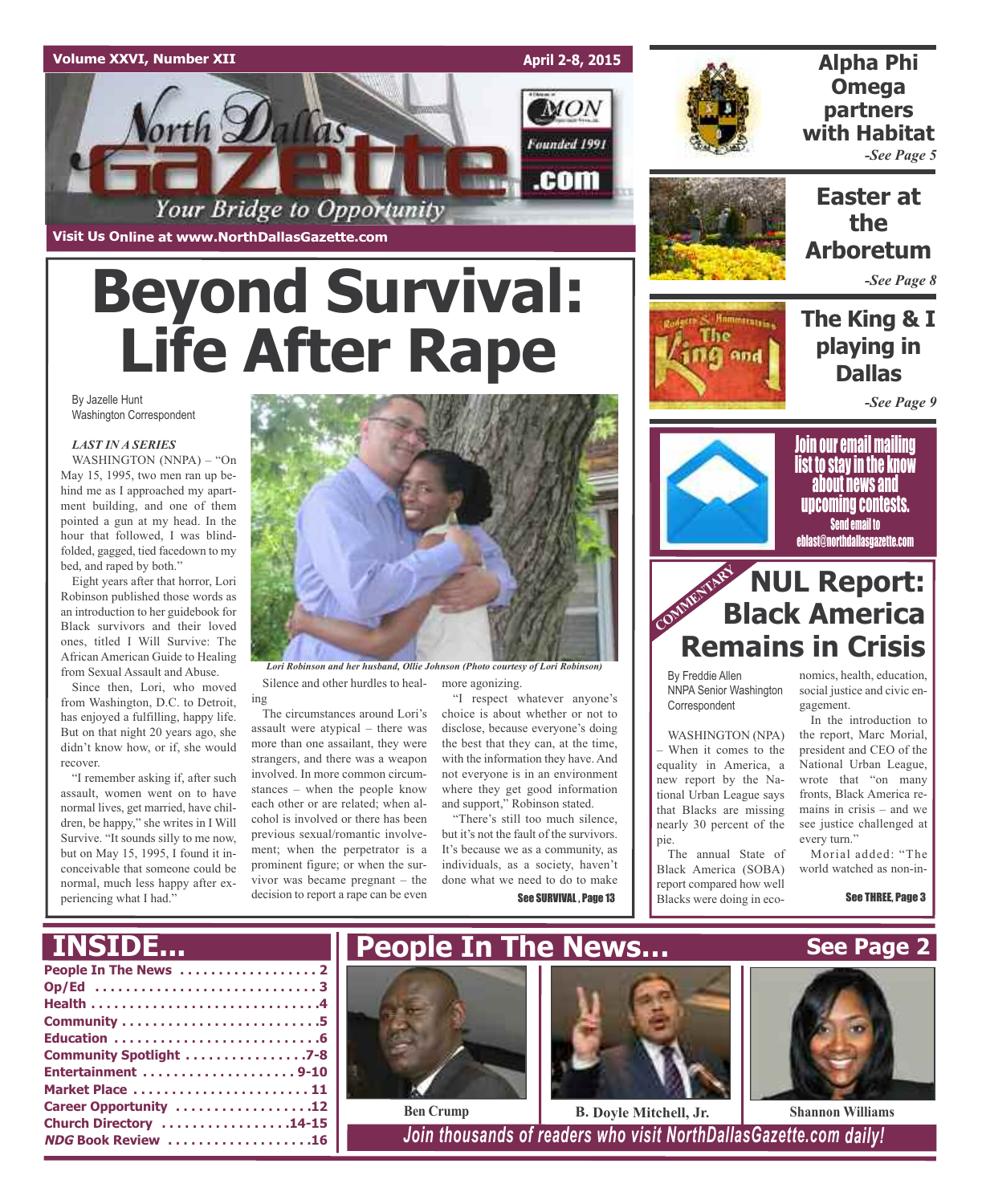## **Ben Crump**

By Freddie Allen NNPA SeniorWashington **Correspondent** 

WASHINGTON (NNPA) – Benjamin Crump, the lawyer who skyrocketed to national prominence by representing the family of Trayvon Martin, the unarmed Florida teenager who was followed, confronted and shot to death by George Zimmerman in Sanford, Fla., said that since the 4th grade, he always knew that he wanted to grow up and fight for the community.

"The measure of a man is defined by the impact that



said Crump. "Everyday we have to get up and ask, 'What impact are we going to make on the world?' and we have to do it, because our children are watching us."

During the 2015 Black Press Week, the National Newspaper Publishers Association (NNPA) Foundation honored Crump as the Newsmaker of the Year for his service to the community, especially to the families of young people of color who had been brutalized or killed by law enforcement officials. The NNPA is a trade group that represents more than 200 Black newspapers published in the United States.

"I go on FOX News a lot and I have these intelligent debates with these Bill O'Reillys and these Meagan Kellys and I know that when, I leave they're going to make it look bad and everything, but you gotta go, you gotta keep talking to them and not let them [create] the only narrative," said Crump. "We'll come on to talk about Trayvon, and we'll come on to talk about Michael Brown and Eric Garner, because if don't talk about it, it's swept under the rug."

Crump added: "So, I don't care if you criticize me and say that we're trying to be race baiters, because the greatest fear is to remain silent. Silence is almost like betrayal."

Crump, 45, said that giving a voice to the voiceless has been the most important

"Making people know the name of Trayvon Martin, the name of the Michael Brown, know the name of the Tamir Rice, know the name of Chavis Carter, know the name of Kendrick Johnson in Valdosta, Ga., know the name of Victor White III in New Iberia, La., know the name of Alesia Thomas in Los Angeles, Calif., Jesus Huerta in Durham, N.C., know the name of Leon Ford in Pittsburgh, Pa., know the name

part of his career.

of Antonio Zambrano-Montes in Pasco, Wash., the list goes on and on," said Crump. "If this was happening to White children, it

would be a war."

During his remarks at the dinner, Crump credited Black-owned news media for daring to write and talk about the phenomenon he called the ''Houdini handcuffed suicide killings" of young people of color in the back of police cars.

One of those "Houdini" killings involved Chavis Carter. On July 28, 2012, following a traffic stop in Jonesboro, Ark., police pulled Carter, 21, out of the truck that he was riding in with two White men. After searching Carter twice, police said that they recovered

#### See CRUMP, Page 8

## **B. Doyle Mitchell, Jr.**

By Jordan Shanks NNPA Intern

#### WASHINGTON (NNPA)

– For many professionals, the road to success starts with humble beginnings. Because B. Doyle Mitchell Jr., president and CEO of Industrial Bank, inherited his business, he has felt he has always had something extra to prove.

"There's the impression that, in many cases, you haven't earned it," the 53year-old banker said in an interview. "I dealt with that



by working very hard." He explained that, although he felt fortunate to have the opportunities he was presented with, he made sure it was clear that he earned it. "My work spoke for itself. I

try to be twice as good as anybody else," Mitchell explained.

Industrial Bank, which was founded in 1934 in Washington, D.C., is the only remaining African American-owned institution of its kind in the district. In 1993, Mitchell became president of the bank, which continued the family's longstanding tradition of keeping leadership within the family. The bank has \$370 million in assets and eight branches spanning the D.C. metro area and Prince George's County in Maryland.

Growing up, there was an unspoken expectation that Mitchell would take on the position once his father stepped down. At 16, his first summer job would give him insight into the banking business as well as a perspective on the people whose lives would be touched by the work he would be able to do.

"My father never said much to me about it, although I know he wanted me to [assume leadership]. I needed the job so that's why I started working at the bank during the summer," Mitchell said.

He said while he has benefited financially from owning a successful bank, quality service and dedication to his customers continues to be his motivation. He's also deeply engaged in the community, serving on several boards, including the DC Chamber of Commerce and the Sewell Music Conservatory.

"Our service and our staff are better because we sincerely care about our customers more than other banks do," said Mitchell. "And that's pretty obvious, given what happened in the economy in the last five

years. Clearly mortgage bankers and a lot of other bankers took advantage of a lot of people. We simply don't do that. We don't have that culture in our banks."

That culture was established by his grandfather, Jesse Mitchell, who earned his undergraduate and law degrees from Howard University in the early 1900s. He also earned an MBA from the University of Pennsylvania's prestigious Wharton School of Finance. The elder Mitchell went onto become the vice president of Industrial Savings

#### See MITCHELL, Page 13

## **Shannon Williams**

By Sheridan Watkins NNPA Intern

WASHINGTON – Those who say youth is wasted on the young obviously have not met Shannon Williams, president of the Indianapolis Recorder. At 37, she is one of the youngest newspaper publishers in the nation.

Born in Illinois, her parents divorced before she reached her first birthday and her mother moved her and two older siblings to Indianapolis.

Williams did not have a close relationship with her father. And anytime Williams felt isolated, she found a way to fill the void.



"I always loved to write and read and it did not help that I was not good in math or science so that narrowed the filter," Williams said.

Her passion for reading and writing never ceased as she pursued a mass communications major with a minor in marketing and English at Jackson State University in Mississippi, graduating in 2000. Like her many freshly graduated counterparts, she desired to do everything and do it all at once.

"Shortly after coming home, in the matter of weeks, I interviewed at the Recorder and was hired. However, the publisher at the time did not have an opening for a writer but thankfully she saw something in me," Williams said.

She worked in marketing, which was much better than delivering papers to stores and vendors.

"Any opportunity I got [to write for the newspaper] I would write the best office memos ever so she could realize that I could write," she said.

Evidently, they were pretty good because within six months, Carolene Mays, the publisher, had promoted Williams was promoted to managing editor.

The bond between Williams and Mays grew rapidly because Mays saw the young journalist as valuable prospect to groom to take over the family-owned business. In the span of 10 years, workers of the Indianapolis Recorder could now refer to Williams as president.

"Every day I worked as if it was my first day on the job. I wanted to show my boss she did not make a mistake in hiring me and when you work that hard every day, it shows," she

See WILLIAMS, Page 16



¥ If you qualify. \*Fees quoted above are minimum down payment needed to begin processing your case.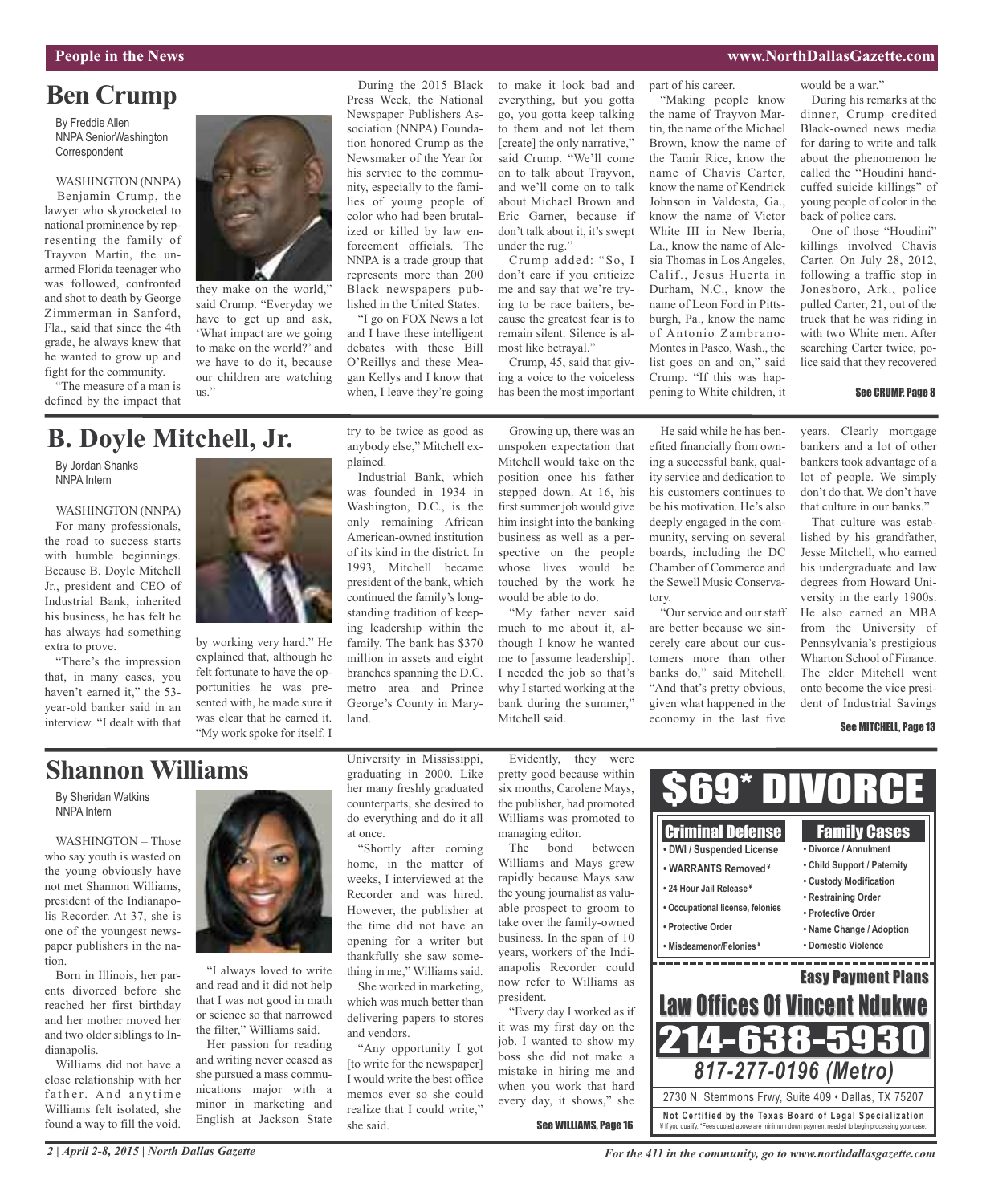#### **www.NorthDallasGazette.com Op-Ed**



*unsolicited material and reserves the right to edit and make appropriate revisions.*

*"Do what you say you are going to do ... when you say you are going to do it."*

**Publisher's Office:** publisher@northdallasgazette.com

**Sales Department:** marketing@northdallasgazette.com

#### **Editorial Department:**

editor@northdallasgazette.com

#### **Online:**

www.NorthDallasGazette.com www.twitter.com/NDGEditor www.facebook.com/NorthDallasGazette www.pinterest.com/NDallasGazette

### STAFF

**Chairman Emeritus** *Jim Bochum 1933 – 2009*

**Published By** *Minority Opportunity News, Inc.*

> **Web Master** *Todd Jones*

**Special Projects Manager** *Edward Dewayne "Preacher Boy" Gibson, Jr. James C. Allen*

**Community Marketing** *Nina Garcia*

**Religious/ Marketing Editor** *Shirley Demus Tarpley*

#### **Advisory Board:**

*John Dudley Myrtle Hightower Fred Moses Annie Dickson Cecil Starks Willie Wattley Coty Rodriguez-Anderson B. J. Williams Denise Upchurch Barbara Simpkins, ADVISORY BOARD SECRETARY*

**Contributing Writers** *Jackie Hardy Ivy N. McQuain Terri Schlichenmeyer*

*Jessica Brewer*

**Editor** *Ruth Ferguson*

#### *Nicole Scott Tamarind Phinisee*

**Editorial Writers** *Ivy N. McQuain Ruth Ferguson Nicole Scott*

**Production** *David Wilfong*

#### **Advisory Board Committees:**

*Public Relations Planning and Implementation* Cecil Starks, CHAIRPERSON *Business Growth Referral*

John Dudley, CHAIRPERSON

*Program Policy Development* Annie Dickson, CHAIRPER

*Quality Assurance* Myrtle Hightower, CHAIRPERSON Coty Rodriguez

*The North Dallas Gazette, formerly Minority Opportunity News, was founded in July 1991, by Mr.Jim Bochum and Mr.Thurman R. Jones. North Dallas Gazette is a wholly owned subsidairy of Minority Opportunity News, Inc.*

## **Young, gifted, black ... and abused**

worthless.

in their identities. It seems in 21st century America to be young, gifted and Black is now a crime; an offense against society's typecasting of Black youth as violent, unintelligent and

The intensity of these assaults – oral and physical – is sharpened by decades of conditioned hate, forged by theories of Black inferiority and White supremacy. The venomous words electronically spat upon Davis and Wells, and the force leveled upon Martese Johnson, are simply the byproducts of the permissiveness of racism in our nation.

It is the success of Davis, Wells and Johnson that defies and counters the mythology of Black depravity. And it is success that triggers the backlash, awakens the racist beast and brings to the surface sentiments that heretofore might have only been expressed in private conversations. By succeeding these young people frustrate those who harbor bias and leave them little room to fully exercise their demons. For some, touch pad keystrokes be-

By Walter L Fields NNPA Columnist

In the course of one week we witnessed the burden of being young, gifted and Black.

First, the Little League baseball Phenom Mo'ne Davis was insulted by a White college baseball player who called the abundantly talented young girl a 'slut'in a Tweet in response to news that Disney was planning to make a movie about her incredible rise to fame. The player, Joey Casselberry, quickly retracted the tweet in the face of a wave of criticism in cyberspace but was promptly dismissed by the Bloomsburg University team.

Then there were the toxic tweets from Jenna and Jacque Huggins, the daughters of West Virginia head basketball coach Bob Huggins, calling Maryland basketball player Dez Wells a rapist. The West Virginia team defeated Maryland in an early round of the NCAA championship tournament. The Terrapins star guard had been kicked off the Xavier University team in

## **NUL,** continued from Page <sup>1</sup>

dictments of the police officers responsible for the deaths of unarmed Black males including Eric Garner, Michael Brown and John Crawford signaled that police accountability for taking Black lives was reaching a modern-day low – and that the widespread and dangerous mistrust between law enforcement and too many communities of color in America was reaching a new high."

Morial also expressed concerns about separate and unequal resources in schools, double-digit unemployment in the Black community and continued attacks on voting rights.

The Black equality index increased from revised score of 71.5 percent in 2014 to 72.2 percent in 2015. In 2005, the Black equality index was 72.9 percent.

2012 after being accused of sexual assault. A grand jury decided charges against Wells were not warranted and he later settled a lawsuit he brought against Xavier. Not far from the Morgan-

town campus of the University of West Virginia and College Park home of the University of Maryland, a young, Black University of Virginia undergraduate student was accosted by police. Martese Johnson had his face bashed into the pavement and bloodied by Virginia Department of Alcoholic Beverage Control (ABC) agents outside a pub near the UVA campus. The episode was captured on videotape. Johnson had proper ID and was not resisting arrest when the ABC agents pummeled him, causing injuries that required 10 stitches in his head.

What these three incidents have in common is obvious – Mo'ne Davis, Dez Wells and Martese Johnson are all young and Black. Lurking just beyond the obvious tie is the quality of their blackness – they are all gifted and confident

Higher scores in social justice (56.9 percent reported in 2014 report vs. 60.6 percent in the 2015 report) and health (78.2 percent vs. 79.8 percent) fueled the rise in the index. The economic indicator also rose slightly from 55.4 percent to 55.8 percent.

"The education (from 76.7 percent to 76.1 percent) and civic engagement (from 104.7 percent to 104 percent) indexes both declined slightly," stated the

The report said that fewer Blacks are falling victim to violent crimes and a lower number of Black high school students are carrying weapons, which had a positive affect on the social justice index. The report also credited the Affordable Care Act and a decline in binge drinking for helping to improve the health index.

report.

#### However, the report found that gaps in unemployment and homeownership widened.

"With an index of 65 percent, the smallest Black– White unemployment gap was in the Providence–Warwick, RI–MA metro area, where the Black unemployment rate was 13 percent and the white rate was 8.5 percent. Last year's most equal metro—Augusta– Richmond County, Ga.,– S.C.—fell to #13 this year as the Black unemployment rate increased from 13.3 percent to 16.5 percent and the White unemployment rate was essentially unchanged."

Toledo, Ohio's Black unemployment rate was 22.6 percent, the highest rate among the metro areas in the study.

The National Urban League also reported that the, "Black and white incomes were least equal in

come a potent weapon to voice hatred from afar; sort of the lazy man's racism that tempers it but still empowers the perpetrator. The police involved in the micro-aggression at the University of Virginia? They were acting under the assumption of "Black threat" and sending a message in the process.

This is the cruel joke played upon Black youth in America. The public message communicated to young Black women and men is to pursue excellence and rise above challenges, and be exemplary in their civic lives. That message is countered by the aural and visual assault upon their sensibilities that reduces them to thugged out and hyper-sexualized caricatures. When young Blacks rise above this stereotyping, they are then reduced to racial objects, ridiculed for being audacious in their success.

Mo'ne Davis was a "slut" in the eyes of a young White male because he believes her success is undeserving of the attention it is

#### See HARD, Page 5

San Francisco–Oakland– Hayward, Calif., where the gap was 42 cents on the dol- $\ln$ "

Morial wrote that 2014 was a catalytic year propelled by cataclysmic circumstances, "little accountability for law enforcement responsible for killing unarmed Black men, teenagers and children; a continual assault on voting rights; widening economic inequality gaps; and an increasingly partisan education debate far more rooted in political agendas than in putting our children first."

Morial continued: "While we celebrate the tremendous progress and transformation of our nation, we have a continuing need to be vigilant, to persevere and to protect past gains. We must not allow the forces of division, intolerance and right-wing extremism to turn back the hands of time."

### **VP of Digital Marketing and Entertainment**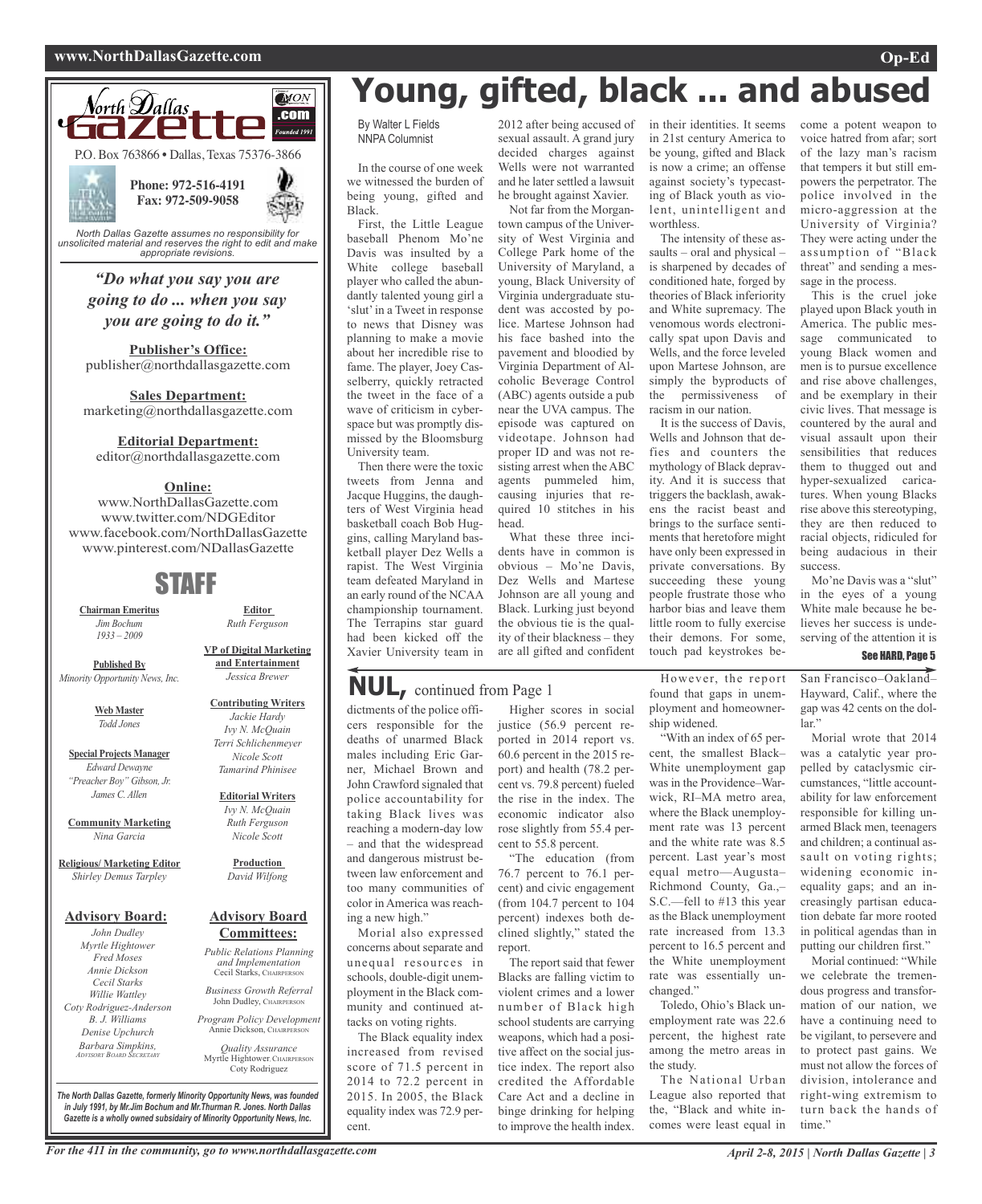## **Pre-game Jitters: Research suggests student athletes and parents both contribute to anxious feelings before competition**

ITHACA, NY — New research suggests a student athlete's anxiety levels before competition are determined not only by their own expectations for their performance, but their parents' expectations as well. The findings also indicate the reverse is true: how a child athlete hopes to compete affects how a parent feels prior to a match.

The study was conducted by professors in the School of Health Science and Human Performance at Ithaca College. Miranda Kaye, a professor in the Department of Exercise and Sport Sciences and one of the authors of the study, said the impact coaches have on their athletes has been well documented, but that coaches aren't the only adults who influence young competitors.

"I think people intuitively know that what parents do matters, but it's never been looked at," she said.

#### **The research**

Kaye and her colleagues Justine Vosloo and Amy Frith worked with several sports teams in which members compete in individual events: swimming, tennis, gymnastics, bowling, wrestling, cross-country and indoor track. Athletes who participated in the study ranged from ages 6 to 18.

Both students and parents

were given a survey a day prior to a competition to gauge how they wanted to perform (or how the parent expected the child to perform) and how they were feeling about the upcoming competition.

Performance goals were classified into four groups in the statistical model, each with subtle variations in focus: performing better than one has in the past (referred to as "mastery-performance" in the study); not doing worse than one has in the past (mastery-avoidance); out-competing others (performance-approach); or not being out-performed by others (performance-avoidance).

Anxiety was assessed along three types: worry, amount of concentration disruption, and physical symptoms of anxiety (such as a tense body).

#### **The results**

The study found that higher achievement goals were linked to higher levels of worry, with the highest levels of worry observed in child athletes whose parents wanted him or her to outperform others in the upcoming competition, or to not lose to others (performance-approach and performance-avoidance).

Higher levels of concentration disruption were noticed in parents when their child held high achievement expectations for them-

selves, no matter which of their child?" Kaye said, the four goal-states they fell into.

But a child's concentration level appeared to be impacted most when the parent wanted them to perform better than other competitors, as opposed to the child's personal best (performance-approach versus mastery-performance).

The study also found that a child's mastery-performance goals had a significant effect on their parent's physical anxiety.

On the other hand, if a parent expected a child to do better than in the past, it didn't seem to affect that athlete's physical anxiety

**Take-away for parents** Kaye said one immediate take away of these findings for parents is to consider the messages sent by an expectation that you want your child to win.

"You might think that's a really positive thing for the child, but that's creating a lot of worry [for the kid] as well. I don't think parents are necessarily thinking about that kind of thing."

Kaye said she and her colleagues were surprised to find how much a child's expectations impact a parent's anxiety levels precompetition. "I think there are a lot of potential implications of a parent who's feeling really anxious before their child competes. What's the effect of that on

## **Protecting your skin in the game**

Every sport is different, and every athlete has unique needs. No matter their game, though, athletes across the board are prone to five dermatologic issues: blisters, turf burns, athlete's foot, acne mechanica and exposure to ultraviolet (UV) light. Fortunately, there are ways to prevent these problems and treat them when they occur.

#### **BLISTERS**

According to Brian B. Adams, MD, MPH, FAAD, three ingredients create "the perfect recipe" for a blister: heat, moisture, and friction between the skin and a fixed object. Athletes who use handheld equipment, like tennis racquets, or those who spend a lot of time running or making frequent stops and starts experience the type of friction that creates a blister. Getting hot and sweaty during practices and games makes blisters more likely to occur as well.

Dr. Adams says the best way to prevent blisters is to put distance between the skin and the object causing friction. He recommends that athletes wear synthetic, moisture-wicking socks, which not only provide a barrier against friction but also keep the skin cool and dry. Those who feel a "hot spot" where a blister is starting to form can attempt to stop it by wearing an extra pair of socks, or applying petroleum jelly or an over-the-counter blister pre-

See SKIN, Page 5

adding that the question was beyond the scope of the current research.

Kaye said she'd like to

conduct follow-ups to this study that look at how these goal-states for athletes and parents extends to team sports like soccer or baseball, and also track them over the course of a season. There is also a nutritional component to the findings, which Frith is analyzing.

# **INJURED IN AN ACCIDENT?**

Let Us Get You The Help & Money You Deserve



2141749-0040

**Consultation** 



## **EVERY ONE IS IMPORTANT.**

You can help keep your child healthy with regular checkups and vaccines. Every one is important. And they're free with Children's Medicaid.

Your child will also get other health benefits like free prescription drugs, dental care, eye exams, and glasses. Even rides to and from the doctor or dentist's office. Call today or visit our website to apply.

**www.CHIPmedicaid.org 1-877-KIDS-NOW**



CHILDREN WITH MEDICAID CAN GET FREE RIDES TO THE DOCTOR OR DENTIST'S OFFICE. CALL 1-877-MED-TRIP TO LEARN MORE.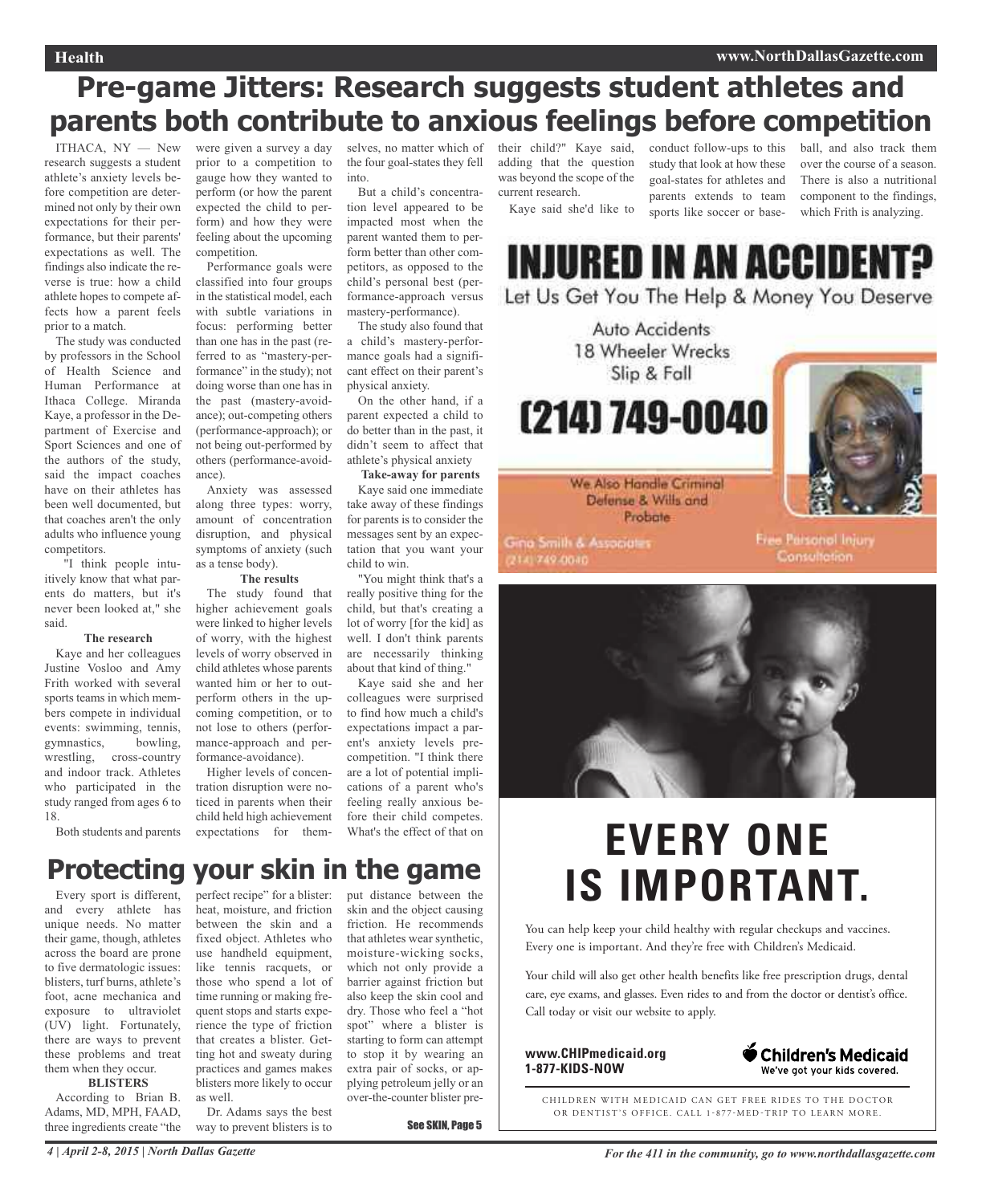## **Alpha Phi Alpha partnering with Habitat for Humanity in Oak Cliff**

Alpha Phi Alpha Fraternity, Inc.'s Southwestern Region will convene for its 69th meeting April 9-12 at the InterContinental Dallas in Addison. The convention's theme is "Alpha Impact: Year Two – Impacting Our Community" highlighting two community service projects. The April 9th Public Program and April 11 health fair, both free and open to the public, will address community health. The convention will open with a Habitat for Humanity build April 9.

According to reports, cardiovascular disease is the leading cause of death in Dallas County and the condition disproportionately affects people of color. The "Passport to Health" com-



*LeCresha Peters, M.D.*

munity health fair--9 a.m.- 12 p.m.--will offer public education and services including heart healthy cooking demonstrations, stroke prevention tips, and heart education designed for people of color. The event is in partnership with the American Heart Association. There will also be diabetes, cholesterol, and cancer



screenings, a blood drive by Carter BloodCare, CPR training, and an on-site fitness evaluation in addition to other services. A full list of services is available at AlphaSouthwest.org. *Images: Alpha Phi Alpha*

Preceding the health fair will be the Public Program, 7 p.m. April 9. Family physician, LeCresha Peters, M.D., will serve as the keynote speaker as well as a counselor at Saturday's health fair. The program's theme is "Black Lives Matter: Addressing the Issue of Health and Healthcare Disparities in the African American Community".

On April 9, members of the fraternity will participate in a Habitat for Humanity build at Oak Cliff Gardens 1-3 p.m. College and alumni members from Texas, Arkansas, Louisiana, and Oklahoma will participate in the project.

Other events open to the public are as follows:

• April 10: Career Fair, 10 a.m.-3 p.m. Job seekers from the area are invited to view employment opportunities from

companies and organizations. The event is free.

participate in aquatic sports are exposed to both rays that reflect off the water and rays that converge in the water. Plus, a study conducted in 2000 found that

• April 10: Miss Black and Gold Scholarship Pageant, 8 p.m.

The pageant will feature women from around the region, competing for a scholarship.

• April 10: Step Show and After Party, 10 p.m.

Alpha Phi Alpha "step" teams who won their respective district competitions in Texas, Arkansas, Louisiana, and Oklahoma will compete to represent the Southwestern Region at the fraternity's national conference in Charlotte in August.

•April 11: College Brothers Leadership Luncheon,  $12:30 \text{ p.m.}$ 

The luncheon will feature awards and honors for college fraternity members.

sweat on the skin increases one's risk of sunburn,1 which means that UV exposure may be especially dangerous for active outdoor athletes.

• April 11: Alpha Casino Night, 7 p.m.

Themed "Harlem Nights," the event is a fundraiser for Alpha Merit Group, a mentoring program that has existed for more than 50 years. The mentoring program is a project of the host chapter, Alpha Sigma Lambda.

This year, the fraternity expects at least 1,000 brothers and guests in attendance. More information about the convention's public events is available at AlphaSouthwest.org.

On March 30, Time.com recognized Alpha Phi Alpha as the most popular fraternity in America for having "more active college chapters than any other."

*The American Academy of Dermatology offers info on healthier skin, hair and nails at 1-888-462-DERM (3376) or at the Web site www.aad.org.*

## **SKIN**, continued from Page 5

vention treatment. Athletes also may want to utilize a shoe-lacing technique that reduces the likelihood of blisters by redistributing pressure on the foot and ankle.

When athletes do get a blister, they may feel the urge to remove the skin in order to get the fluid out, but Dr. Adams advises against this. Instead, he recommends draining through one small point and keeping the rest of the blister as intact as possible, since the skin provides good natural protection to promote healing. It's important to keep the blister clean, he says, and athletes also may want to apply petroleum jelly. If a blister shows any sign of infection — warmth, redness, or getting better and then getting worse — consult a board-certified dermatologist.

#### **TURF BURNS**

Abrasions caused by falls against an artificial surface, also known as turf burns, have become more prevalent among athletes as the use of artificial turf has increased, Dr. Adams says. These injuries put athletes at risk for infection, which could end up spreading to

multiple team members.

Dr. Adams says the best way to fight turf burns is to stop them before they occur by wearing additional padding. Those who do sustain a turf burn should clean it carefully, treat it with a friction-reducing substance like petroleum jelly and cover it with an adhesive dressing — and consult a board-certified dermatologist if the injury shows any sign of infection.

#### **ATHLETE'S FOOT**

The fungal infection known as athlete's foot is common among athletes, as its name implies, because the warm, dark, moist environment inside an athletic shoe is the perfect environment for fungus to grow. Athletes can prevent this condition by wearing synthetic, moisture-wicking socks, which keep the feet cool and dry, and by wearing sandals in community locker rooms and showers, which prevents the spread of fungal infection. Dr. Adams says those prone to athlete's foot also may use antifungal cream as a preventive measure.

Some athletes may mistake another condition, like atopic dermatitis, for athlete's foot, Dr. Adams says, while others may think they simply have dry skin on their feet when in fact they have athlete's foot. A boardcertified dermatologist can provide a diagnosis and recommend an appropriate treatment for any skin problem that's not getting better.

**ACNE MECHANICA** Acne mechanica is a type of acne caused by heat, moisture, friction and clogged pores. According to Dr. Adams, athletes often get this condition in areas where equipment, such as a helmet or pads, covers the skin and rubs against it for an extended period of time, during which the skin also gets hot and sweaty. Athletes can prevent this condition by placing a barrier between the skin and the equipment. Once acne mechanica appears, however, it's best to see a board-certified dermatologist, as the condition can be tough to treat.

#### **UV EXPOSURE**

Athletes are exposed to the sun's UV rays during outdoor practices and games, Dr. Adams says, and those who start young may receive excessive exposure over an extended period of time. Winter athletes are exposed to UV rays reflecting off snow, while those who

LEGAL NOTICE These Texas Lottery Commission Scratch-Off games will be closing soon: Official<br>Close of<br>Game **End Validations** š. Game # Game Name / Odds Dafe **Holiday Magic** \$10 1638 4/5/15 10/2/15 Overall Odds are 1 in 3.17 **Holiday Gold** 1656 \$5 4/24/15 10/21/15 Overall Ocids are 1 in 3.83 **Tic Tac Toad** 1688 \$1 5/27/15 11/23/15 Overall Odds are 1 in 4.61 Weekly Half Grand 1627 \$1  $5/27/15$ 11/23/15 Overall Odds are 1 in 4.5B Veterans Cash 1600 \$2 5/27/15 11/23/15 Overall Ocds are 1 in 4.14 Candy Cane CaSh 1652 \$2 5/27/15 11/23/15 Overall Odds are 1 in 4.14 \$100,000 Merry Money 1653 \$5  $5/27/15$ 11/23/15 Overall Odds are 1 in 3.33 **Holiday Game Book** \$20  $5/27/15$ 1637 11/23/15 Overall Gods are 1 in 3.06

For detailed odds and game information, what talastery, org or call 1-800-371.0TTO.<br>Mast he 78 or other to partitiose a boset. The Texas Lettery supports forces education.<br>© 2015 Texas Lottery Commission, All rights reserv

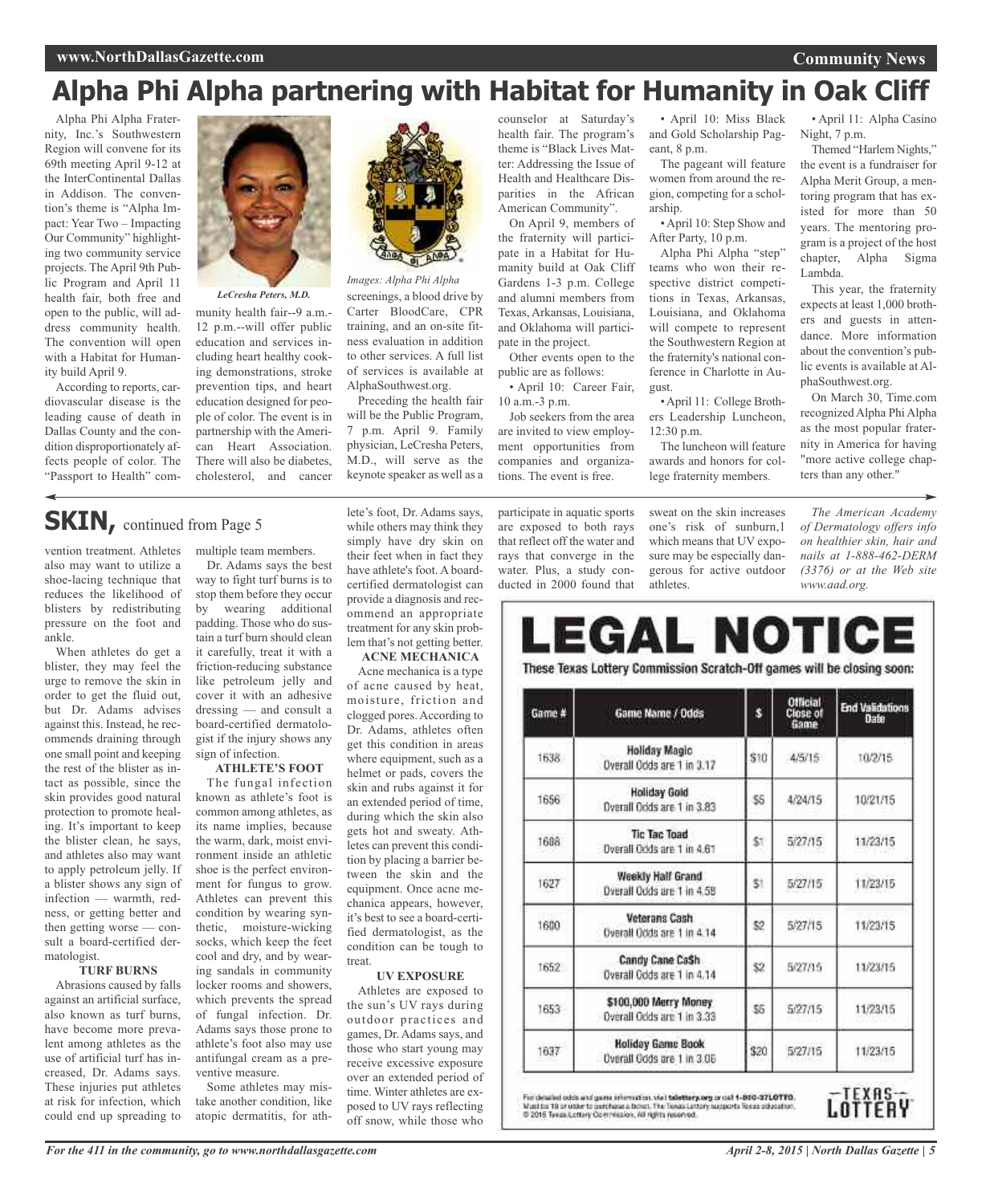## **Garland ISD CTE students to compete in state SkillsUSA**

After besting their competition at regionals, nearly 100 Garland ISD students are on their way to compete in the state round of the SkillsUSA Texas Leadership and Skills Conference, March 26-28 in Corpus Christi.

Fourteen Audio Video Production Magnet students from Lakeview Centennial High School are among the contenders who will represent GISD at state. The talented Patriots swept all five of their categories, which included everything from digital cinema to radio production.

"It was kind of a shocking realization, to learn that we won first place in all categories," said TV Production Broadcast teacher Greg Paschal. "We have placed in every event before, but never have we gotten first in everything. It is very gratifying, but we have some really good kids, which is not unusual."

Nineteen Auto Collision Repair students from South Garland High School will join their Lakeview counterparts, having also earned first place in their respective categories.

"I am really proud of what my students have done. They stayed after school, worked weekends

and a snow day to get their projects completed," said Auto Collision Repair teacher Craig Baughman. "They are really looking forward to competing at state to see how they compare with other schools."

Like their fellow GISD state challengers, both groups prepared by holding

mock competitions, honing their skills and reworking projects in anticipation to bring a second win home.

"We did not win Best in Show at district, and are hoping that some of the additional work we did in preparation will put us in the running for that award," Baughman explained.

But winning is not the ultimate prize. Baughman and Paschal see many more benefits to this challengedriven experience.

"The desire to win drives students to dig and learn at a deeper level than they might reach otherwise,' Paschal revealed. "The experience students gain from





## **Richland Wall of Honor to spotlight outstanding students**

DALLAS – Five current and former Richland College students were honored during Richland College's 2015 Wall of Honor ceremony on March 26 for their outstanding academic achievements, perseverance through adversity and/or contributions to the community.

This year's Wall of Honor recipients were Linda Dao, a former student who overcame adversity as a child in Vietnam and came to Richland College with virtually no English; Claudia Graves,



*Richland College Wall of Honor recipients post with their framed photos and biographies. From left to right: Quentin Rhoads-Hererra, Bill Holston, Claudia Graves, Linda Dao and Audrey Self.*

a former student who entered and won a beauty pageant in her native Peru for a chance at a better education

in the U.S.; Bill Holston, a Richland College graduate

See WALL, Page 7



t<del>ition's website.</del>

*Story photos courtesy of Craig Baughman and Greg Paschal.*





working at a high level in a high-pressure situation is invaluable for their future

 $\overline{1}$ 

**Running or Not!** 

offen

**AIRLINE CAREERS** 

oet haa approved mainte financial Aid for a stifting through teamwork." Call Aviation Institute of Maintenance

800-481-7894

*For the 411 in the community, go to www.northdallasgazette.com*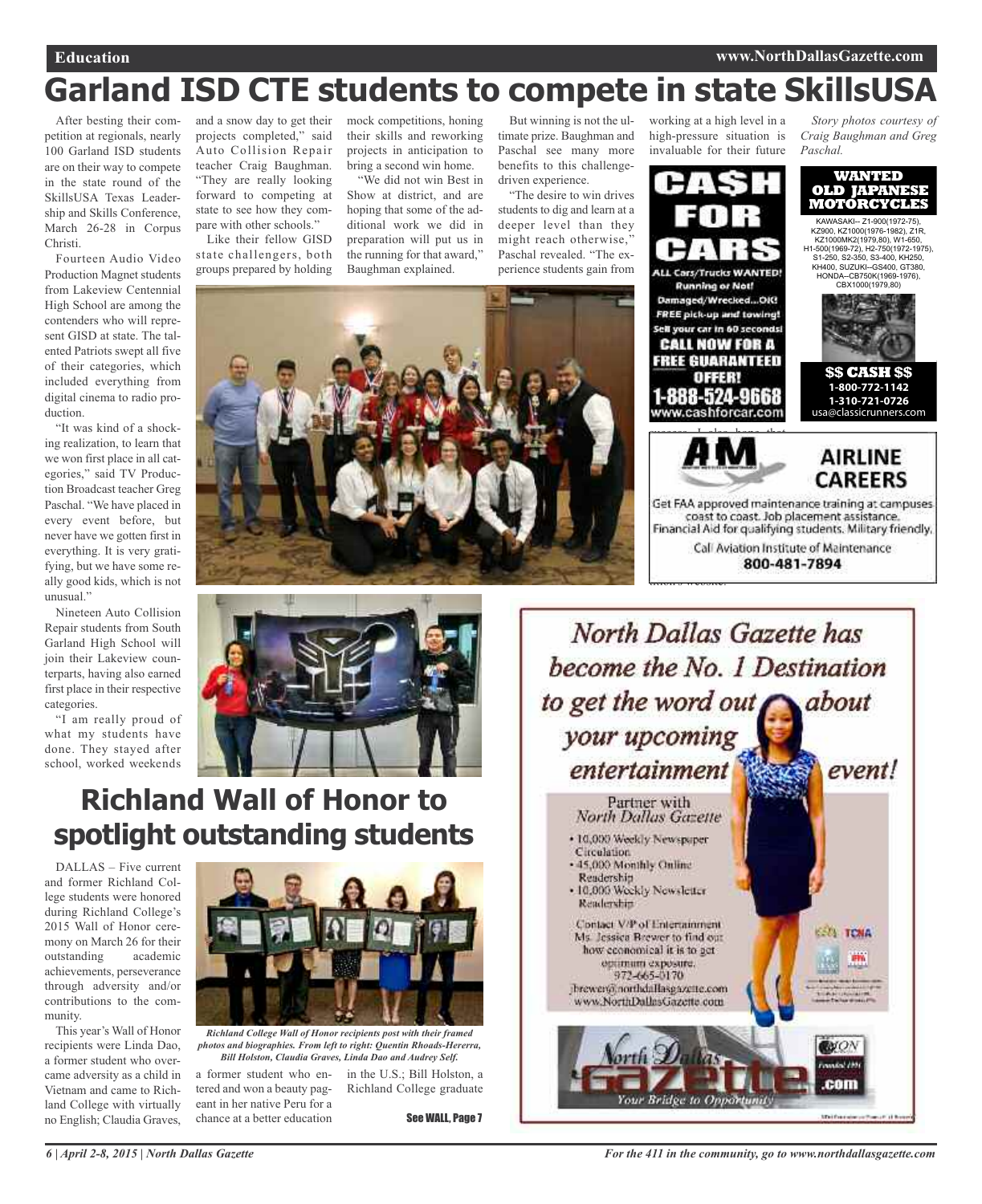## **Plano Mayor to Kick Off "Everyone Matters Day"**

the world will celebrate their individuality and acknowledge everyone's right to dignity and respect, and to be allowed the freedom to be who they are – without shame, judgment, attack or censure.

Plano Mayor Harry LaRosiliere will kick off "Everyone Matters Day" at Rice Elementary School at

On April 2 people around 10:00 AM on Thursday, April 2nd.

The Mayor will be visiting with Rice students, who created a giant "Everyone Matters" tree comprised of hundreds of hands (see attachment). Students, parents, teachers, supporting staff members and administrators added their hands to the tree, affirming everyone matters.

Mayor LaRosiliere joins more than 30 other mayors across the nation who are adding their voice to the growing movement. The Mayors are posting #IAM selfies (attached) in affirming pride-in-identity and inviting residents to upload their own #IAM selfie to celebrate their own uniqueness.

### **DCCCD organizes information sessions on recent executive immigration orders**

Proyecto Inmigrante ICS, system. Inc. and Dallas County Community College District (DCCCD) are working together to offer a series of DAPA/DACA informative session at all seven college

campuses in the DCCCD

The partnership strives to help the immigrant community be informed about presidential executive orders, who qualifies, what the legal process is, and how to encourage beneficiaries of immigration relief to be prepare.

"The DCCCD Board of Trustees and the Chancellor are committed to working with community partners to

See DCCCD, Page 12

## **WALL,** continued from Page <sup>6</sup>

and lawyer who did pro bono work to assist those in need and is now the executive director of the Human Rights Initiative of North Texas; Quentin Rhoads-Herrera, a current student and military veteran who now volunteers his time to help others; and Audrey Self, a former student who has not let a near life-ending automobile accident get in her way of success in college and in life.

Each year, nominations are gathered from members of the college community, and from these nominations a committee chooses approximately five people who exemplify Richland College's mission of teaching, learning and community building to receive the distinction. Photos and biographies of this year's Wall of Honor recipients will be displayed in Crockett Hall until next spring, when the next honorees will be selected.

A theme that emerged this year with the recipients was a feeling that Richland College is a place where dreams and goals can be realized with hard work and perseverance. "When I first started

going to college, I didn't have very high expectations," said Rhoads-Herrera. "But when I made my first A, which happened to be my first class ever, I started to realize I could do this. Currently I have a 4.0 GPA, which is a huge success for me, and I am a member of Phi Theta Kappa, which really made me feel proud as it was the first time I was recognized for my education."

Dao talked about how Richland College has always felt like home for her. not just because she both studied and worked on campus, but because the college's library was a haven for her to relax. Holston recognized Richland College for being a jumping-off point for his 30-year law career and now his human rights work. Self came to Richland as a dual credit student, and her success earned her a full-ride scholarship to Southern Methodist University. Graves summed the feel-

ing up well. "Richland taught me that my dreams were possible," she said.

VOTE

## THE TIME IS NOW **ECONOMIC DEVELOPMENT FISCAL RESPONSIBILITY FUTURE PLANNING**

YOUNG

SUNG

OLTICAL AD IMID FOR IN THE YOUNG SUNG CAMPAIGN



Dallas and Mary Kay Inc. recently announced the recipients of the second annual Women LEAD (Learn. Excel. Achieve. Dream) Scholarship Program.

This past Thursday, the two organizations partnered together to award \$25,000 in scholarships to four deserving Dallas ISD seniors to create opportunities for future women leaders.

First place winner Emili Quintero will receive a one-time \$10,000 scholarship. Second place winner Emily House, third place winner Sung Mawi and fourth place winner Belem Soto, will each receive a one-time \$5,000 scholarship.

**FARIY VOTING** 

**ELECTION DAY** 

**MAY 9TH** 



*First Place Winner Emili Quintero, Second Place Winner Emily House, Third Place Winner Sung Mawi and Fourth Place Winner Belem Soto (Photo: Rhi Lee)*



*Vice President of Corporate Communications and Corporate Social Responsibility for Mary Kay Crayton Webb, First Place Winner Emili Quintero, Second Place Winner Emily House, Fourth Place Winner Belem Soto, Third Place Winner Sung Mawi and Junior League of Dallas President Julie Bagley (Photo: Rhi Lee)*

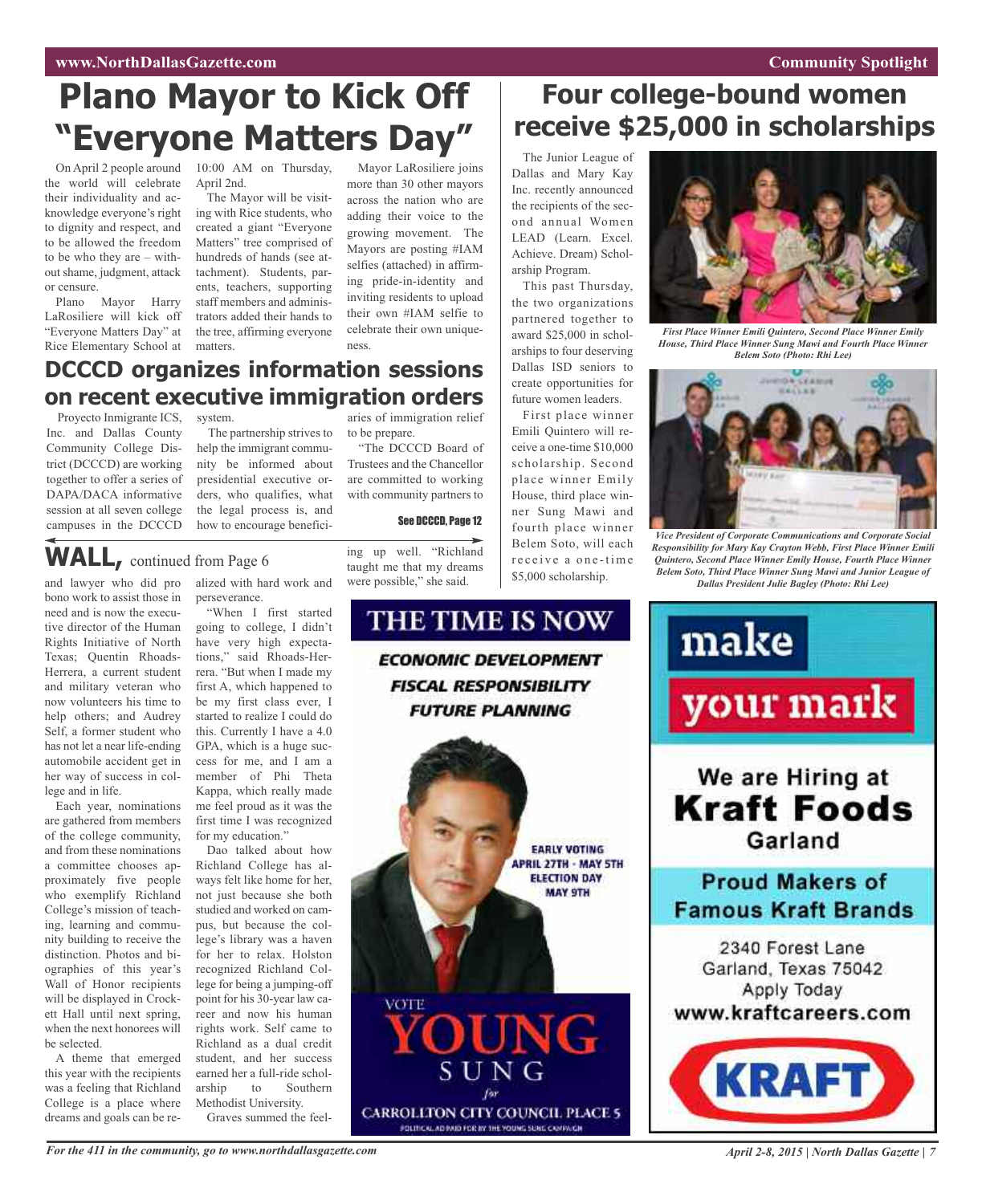## **Arboretum offers colorful options for Easter Weekend**

To celebrate the Easter holiday, the Dallas Arboretum and Botanical Garden has planned a weekend full of exciting activities including music, festive treats, children's activities and a garden full of floral backdrops perfect for those Easter photos.

Bill Graue, Dallas Arboretum's chairman of the board, said, "We invite you to celebrate the Easter holiday with many wonderful activities along with the spring-blooming flowers and azaleas-making it the most photographed place in



Dallas."

**Eddie Coker Children's Concert on Friday, April 3 | 11 a.m. and 2 p.m. | Martin Rutchik**

**Concert Stage and Lawn** Children's activities include face painting, crafts and a petting zoo on Friday, 10 a.m. to 2 p.m., Saturday

and Sunday, 12 p.m. to 4 p.m. A roving bunny rabbit in costume will also be making rounds in the garden for family photo oppor-

day said that the more that he traveled around the world promoting Black films and culture, the more

tunities.

#### **Matt Tolentino's Cement City Ramblers on Saturday, April 4 | 1 p.m. | Martin Rutchik Concert Lawn**

To carry out our theme "Deep in the Hearts of Texans," the Dallas Arboretum welcomes the musical selections that are going to hearken back to the traditional Texas western swing bands of the 1930s and 1940s. Combining elements of jazz, blues, folk, and swing, this delightful music has kept Texas dance halls swinging for generations.

he realized that the perceptions of African Americans are being poisoned by the mainstream media.

**Pony Rides on Sunday, April 5 | Noon – 4 p.m. | Pecan Grove**

Complimentary with paid garden admission. On Saturday and Sunday, guests can relax on the lawn near the Martin Rutchik Concert Stage and Lawn, listen to the music being played and enjoy a picnic.

Tom Thumb is selling discount tickets for \$1 off the regular price. Group discounts for 15 or more are available with advance registration by calling 214- 515-6520. Check the Dallas Arboretum website for additional discounts.

"We've been talking about Black lives matter," said Friday. "But Black im-

ages matter, too."

## **CRUMP,** continued fromPage <sup>2</sup>



*Bishop Hezekiah Walker and publishers Jackie Hampton of the Mississippi Link and John B. Smith, Sr. of the Atlanta Inquirer (NNPA Photo by Freddie Allen)*

a small amount of marijuana, then put him in the back of their police car, handcuffed behind his back, where he supposedly shot himself in the head with a hidden handgun.

In 2013, Theresa Rudd, Carter's mother, filed a wrongful death lawsuit against the Jonesboro police department. The suit said that no fingerprints were found on the gun that police claimed Carter used to shoot himself in the head and that the police car was washed, destroying potential evidence that could be used in future investigations.

The arresting officers, Ronald Marsh and Keith Baggett, received one month paid administrative and returned to active duty following the shooting.

"Without the Black Press

I don't know where we would be in these campaigns of justice for all these unknown, unnamed people of color who are killed everyday all across the world and swept under the rug," said Crump.

Jennifer S. Carroll, the former lieutenant governor of Florida, who was honored with a Torch Award for her successful political career, also thanked the Black press for sharing her story. Carroll was the first woman to be elected as lieutenant governor and the first A frican American of Caribbean descent to be elected statewide since Reconstruction.

"Had it not been for the Black press, my accomplishments would not have been told at all in mainstream media," Carroll said. "We have an audience that

needs to be informed and the Black press fills that vacuum that exists in mainstream press."

Carroll continued: "For many of you, it's been a struggle to keep the lights on, but you know the importance of the work that you do that your commitment is to not let down the journalists and the publishers that have come before you."

Filmmaker Jeff Friday (Entertainment), B. Doyle Mitchell, Jr., president and CEO of the Industrial Bank (Business), and Grammyaward winning gospel singer Bishop Hezekiah Walker (Religion) were also honored with Torch Awards. Willie Myrick, was presented NNPA's first "Junior Newsmaker of the Year" Award. Last year, at the age of 9, Myrick was kidnapped while playing near his Atlanta home. He sang Bishop Hezekiah Walker's hit song, "Every Praise" for three hours until his abductor finally threw him on the street and drove away.

In a separate ceremony, the late Francis Page, Sr., founder and publisher of the Houston NewsPages, and Dr. Ludwaldo O. Perry, cofounder of the *Tennessee Tribune* with his wife, Rosetta Miller-Perry, were enshrined in the Gallery of Distinguished Black Publishers at Howard University.

At the awards dinner, Fri-



The City of McKinney is gathering community input for Community Development Block Grant (CDBG) funds received over the next five years.

CDBG funds are used in McKinney to provide homeless shelter services, mental health counseling, youth and senior services. support toward affordable housing, and much more.

## - PARTICIPATE -APRIL 8 & 9 - 6:30-8PM - PUBLIC HEARINGS CLTY HALL - 222 N. TENNESSEE ST.

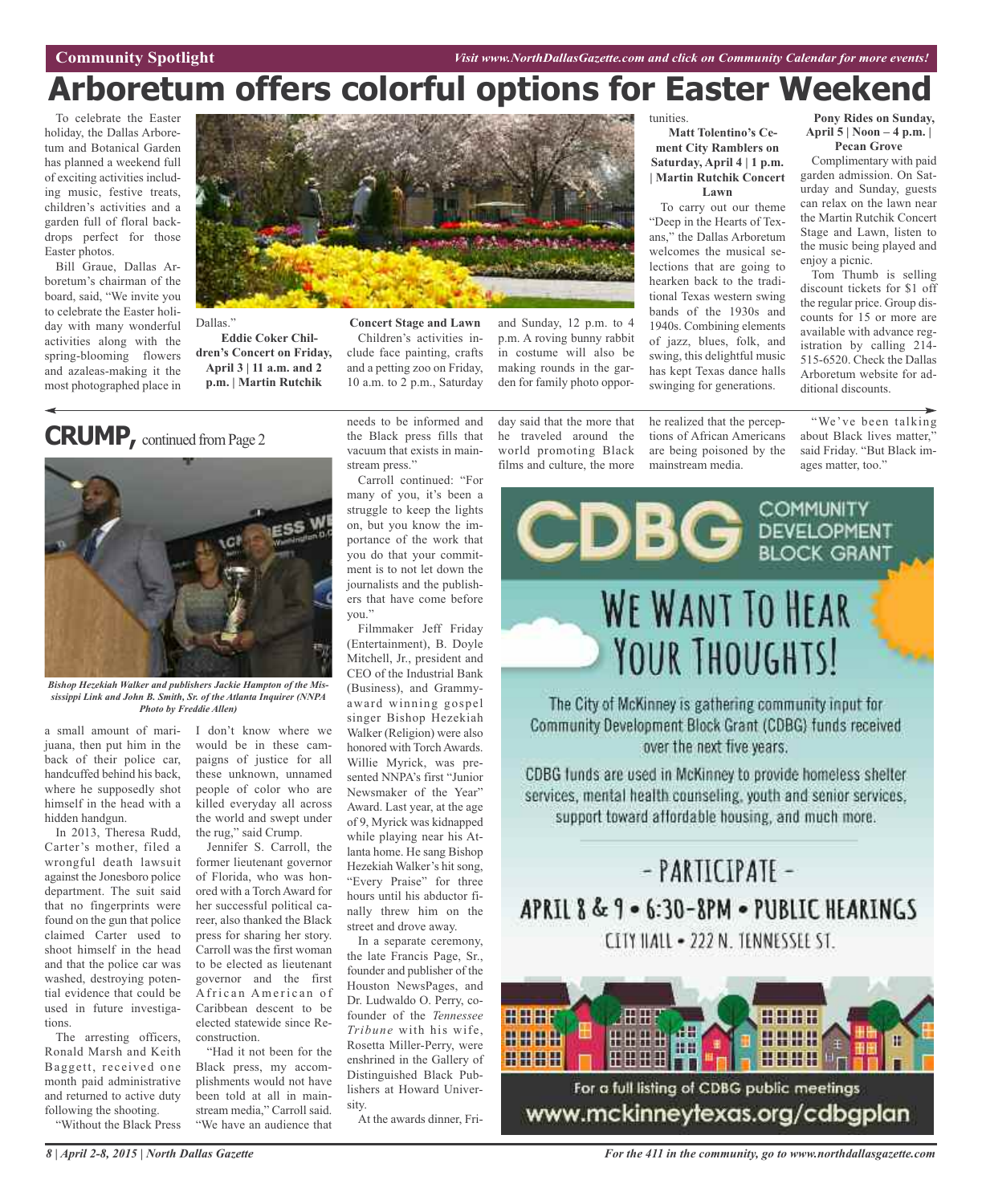Rodgers and Hammerstein's *The King & I* is presented by Dallas Summer Musicals until April 5 at Music Hall at Fair Park. East versus West makes for a dramatic, richly textured and ultimately uplifting tale of enormous fascination.



It is 1862 in Siam when an English widow, Anna Leonowens, and her young

son arrive at the Royal Palace in Bangkok, having been summoned by the King to serve as tutor to his many children and wives. The King is largely considered to be a barbarian by those in the West, and he seeks Anna's assistance in

changing his image, if not his ways. With both keeping a firm grip on their respective traditions and values, Anna and the King grow to understand and, eventually, respect one another, in a truly unique love story. Along with the dazzling

score, the incomparable Jerome Robbins ballet, 'The Small House of Uncle Thomas,' is one of the alltime marvels of the musical stage.

For all Dallas Summer Musicals shows, M Dining at the Music Hall is open for each performance (matinee and evening). Dining at the Music Hall serves a sumptuous buffet before each performance.

Reservations are recommended, but not required; call 214-413-3940 for more information.

## **Kevin Hart will receive MTV's 'Comedic Genuis Award'**

NEW YORK — MTV announced that comedian and actor Kevin Hart will receive the MTV "Comedic Genius Award" during the "2015 MTV Movie Awards" that will air LIVE on Sunday, April 12 at 8:00 p.m. ET/PT from Nokia Theater L.A. Live in Los Angeles, California.

Presented by late-night funny man Jimmy Kimmel, the award will honor Hart for his bold and irreverent comedic style that has captivated audiences from his movies and sitcoms, to stand-up specials, award show performances and in front of packed arenas of fans. The first recipient of the award was Hart's Get Hard co-star, Will Ferrell, in 2013.

Hart, known for his raw and unfiltered comedy, joins the star-studded lineup for this year's show, including host Amy Schumer, "Trailblazer Award" recipient Shailene Woodley and confirmed presenters Miles Teller, Reese Witherspoon, Vin Diesel and Sofia Ver-

gara.

Hart made his comedic debut during an amateur night at a Philadelphia comedy club and was instantly hooked. He quit his job as a shoe salesman and began performing full time. In 2011, during the "Laugh At My Pain" comedy tour, Hart sold out the Nokia Theater two nights in a row breaking the record previously set by Eddie Murphy.

With his passion for stand-up, Hart continues to tour the country to sold-out audiences and has grown his empire to include boxoffice hits including: Ride Along, The Wedding Ringer, Think Like A Man, The Five Year Engagement, Little Fockers, Fool's Gold, Death at a Funeral, Along Came Polly and The 40 Year Old Virgin. His latest movie,Get Hard, with Will Ferrell opened this weekend. On television, Hart has been equally as successful as executive producer of the show "Real Husbands of Hollywood," along with other television credits that

includes his most recent role as Roast Master for the Comedy Central Roast of Justin Bieber.

This year's "Movie Awards" nominees span every film genre from dystopian universes (The Hunger Games: Mockingjay Part 1 and The Maze Runner) to heart-felt coming of age stories (The Fault In Our Stars and Boyhood), out-of-this-world comedies (Guardians of the Galaxy, Neighbors, The Interview, The Wedding Ringer and Top Five), real-life heroes (Selma and American Sniper) and more. Fans will witness epic match-ups between the likes of Channing Tatum and Chris Pratt taking on funny-men Chris Rock and Kevin Hart for "Best Comedic Performance," Rosario Dawson battling it out with Jason Sudeikis, Jonah Hill and Seth Rogen for "Best WTF Moment," Meryl Streep and J.K. Simmons vying for "Best Villain" and Zac Efron defending his 2014 title for "Best Shirtless Per-

formance" against the beautiful Kate Upton and teen heartthrob Ansel Elgort.

Additional nominees include: Reese Witherspoon, David Oyelowo, Scarlett Johansson, Eddie Redmayne, Jennifer Lawrence, Dylan O'Brien, Emma Stone, Chris Pratt, Shailene Woodley, Miles Teller, Jennifer Lopez, Chris Evans, Zoe Saldana, James Franco, Rosamund Pike, Bradley Cooper, Elizabeth Banks and many more. Fans can

cast their votes for their favorites at www.MovieAwards- .MTV.com through Saturday, April 11. Voting for "Movie of the Year" will continue throughout the live broadcast of the show.

The "2015 MTV Movie Awards" will once again officially kick-off the summer blockbuster season, promising to deliver yet another epically funny, explosive, over-the-top show that features fan favorite films, actors and musicians. In addi-

tion, the show will honor the best films and performances from the past year, while featuring exclusive, never-before-seen moments from some of the most highly-anticipated summer films. Nominations will be announced at a later date. The telecast will air across MTV's global network of more than 60 channels and 200 digital media properties reaching more than half a billion households around the world.

# Jazmine Sullivan Fri, Apr 3, 2015 • 8 PM



# Dallas

#### **Purchase tickets at houseofblues.com/Dallas or ticketmaster.com**

The sultry and sexy sounds of the alto saxophone is what made dozens of ears perk up, while finger snaps (an artful expression of applause) filled the room during a recent performance by the Bryan Adams High School's Jazz Ensemble on March 28.

For nearly two decades, aspiring jazz artists gather for the Dallas Music Educators Association Jazz Festival hosted at the Yvonne A.

Ewell Townview Center campus. The DMEA Jazz Fest has cultivated many successful musicians, including many of the band directors who have come back to teach within Dallas ISD.

**America's truest art jazzes up sounds**

This year, 15 jazz bands across the Dallas ISD featured their top musicians in a festival-styled venue, in an effort to keep the art form alive.

"Anytime you can have a

**Ticket Giveaway**

showcase what they've worked on, that open lab, it's nothing like it," said Dean Hill, director of Townview's "Big D" Marching Band.

mechanism for students to

Hill said during his tenure teaching music, he has noticed a decline in the arts. More specifically, band programs are seeing considerable decreases, which some

See JAZZ, Page 10

*NDG Entertainment Ticket Giveaway!!! Visit www.northdallasgazette.com* **to** *Win!* NDG Entertainment Ticket Giveaway!!! Visit www.northdallas<br>Ticket Giveaway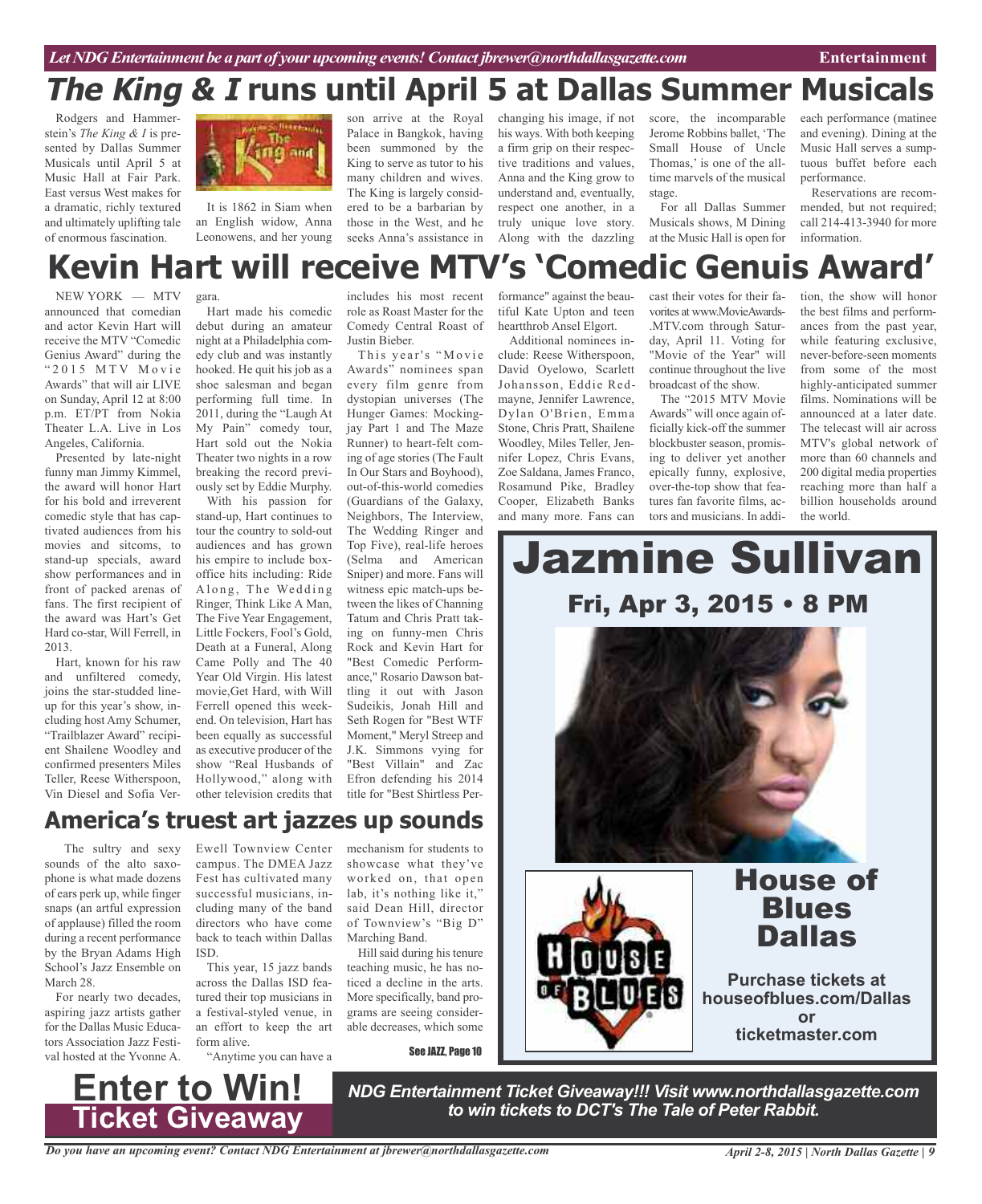

*Members of theBryan Adams High School's Jazz Ensemble perform during the Dallas Music Educators Association Jazz Festival hosted at the Yvonne A. Ewell Townview Center campus.*

### **JAZZ**, continued from Page 3

THE BLACK ACADEMY OF ARTS

fear could lead to the demise of marching bands as a whole.

Christian Brouton, a junior at South Oak Cliff (SOC) High School, is a third-year band member. During football season Brouton spends most of his time marching in the band, but in the spring his focus switches to jazz. It's where his skills are sharpened and

**AND LETTERS** 

**SEASON 38** 

developed more than he would by solely marching.

"I prefer the jazz band because you can learn different techniques and forms on your instrument," said Brouton, moments before the SOC Jazz Ensemble performed.

That is why the jazz fest remains relevant. Brouton, who has been apart of band since fifth-grade, can keep

his interest, awareness, and opportunities at his fingertips using the annual platform to showcase his work.

"One of the things is, there are less venues to showcase their art and that's one of the reasons why we still do this," said Hill. "The goal is to expose these group of students, who are eager to continue their growth in the musical arts area, and get them to use their talents on the professional side."

featuring

**Shy Amos** 

and Zemill

## **Jazmine Sullivan's Reality Show rolls into Dallas at the House of Blues on April 3**

Sullivan's launched a tour last month to promote her new album Reality Show, the singer's first since 2010"s Love Me Back. The tour is in Dallas at the House of Blues on Friday, April 3.

Reality Show has enjoyed critical success led by the single "Dumb" featour was so successful that more shows were added to the original line-up including Dallas. The tour's 18 date second leg kicks off on April 2 in Houston and wraps April 30 in Silver Spring, Md. Newcomer Jordan Bratton, signed to 1009 Records/RCA, will continue as the opening act

R&B singer Jazmine turing Meek Mill and the except for the last two dates scheduled.

The critically acclaimed project bowed at No. 1 on Billboard's R&B Albums chart, No. 2 on Top R&B/Hip-Hop Albums and No. 12 on the Billboard 200. New single "Let It Burn" debuts at No. 29 on Adult R&B last week.





*Let's Hear From You!!! What are your favorite Dallas Venues? Who would you like to see? NDG Entertainment wants to hear from you!!! Let us know at jbrewer@northdallasgazette.com.*

*Do you have an upcoming event? Contact NDG Entertainment at jbrewer@northdallasgazette.com*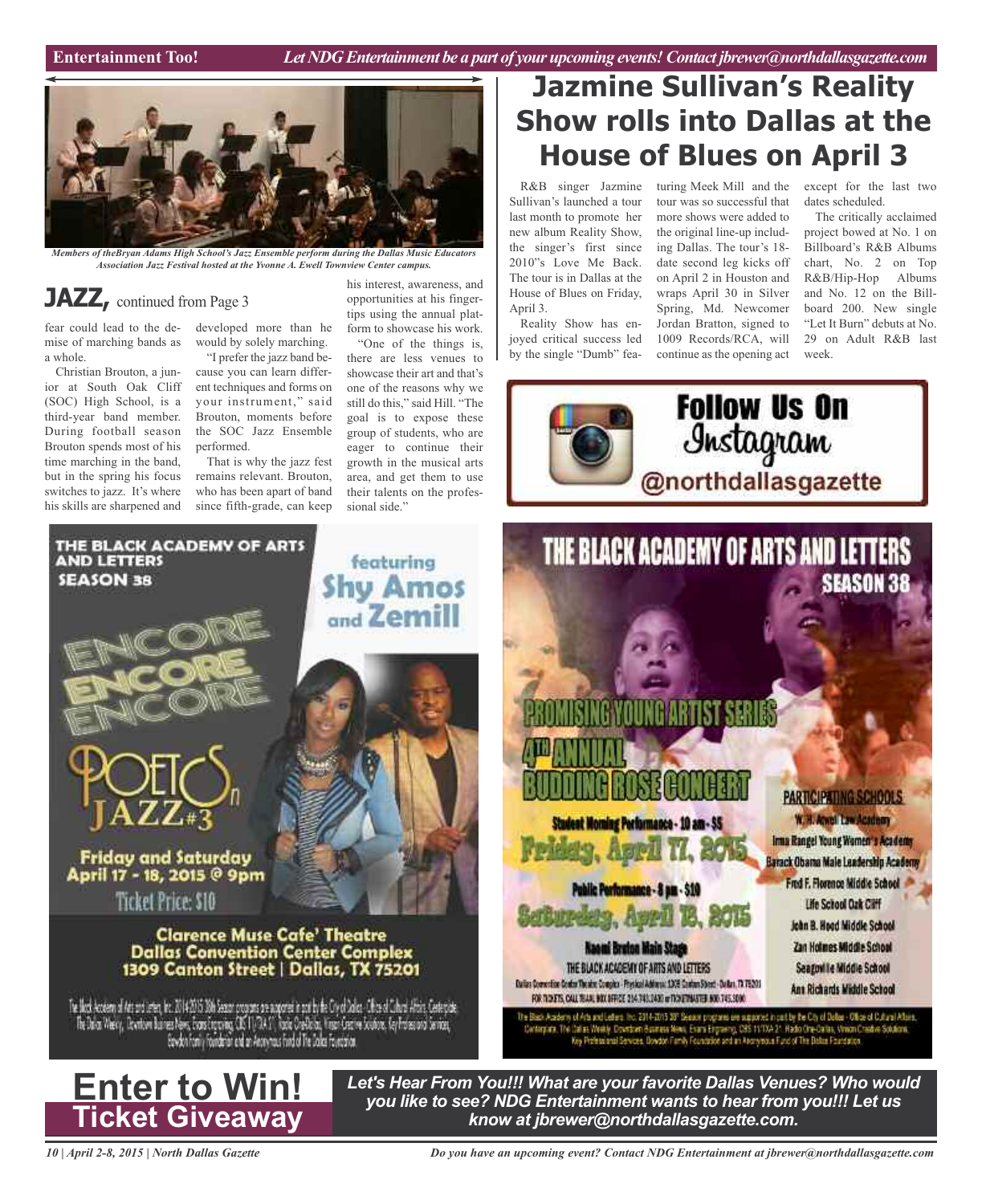## **How to make money in real ABUSED,** continued from Page <sup>3</sup> **estate without flipping houses**

Most people believe that making a profit in real estate means buying and selling at the right time, or renting their property and profiting over the long term, says investment banker Salvatore M. Buscemi.

Being handy with property renovations and having a great relationship with a bank can also prove essential.

But what if you're better suited for a straightforward approach to short-term, high-interest financing for higher-than-normal returns – independent of the established banking norms? What if you want to build better relationships for safer investments?

That answer may be found in hard money lending, the "second oldest profession in the world, right after that other one," says Buscemi, managing director of Dandrew Partners LLC in New York City and author of "Making the Yield: Real Estate Hard Money Lending Uncovered" (www.MakingTheYield.com).

Hard money lending is a type of community lending and here's how it works, Buscemi says. Investors act like a bank and make short-term loans to small businesses that buy and repair distressed properties, refinance them with conventional bank loans and repay the short-term loans at higher interest rates, generating more profitable returns for the original lenders.

"Cash flow is something everyone needs yet few people have – that's been true since Bronze Age Sumerians were writing in cuneiform on clay tablets," Buscemi says. "But in the 18th century such community lending was vilified, leaving a massive gap that banks have absorbed."

Also called bridge loans, hard money loans are a

specialized type of real-estate backed loans and fall within the peer-to-peer lending category, he says. As a lender, if you have a "cash-strapped" client who has missed several payments, then you have their collateral to resell and claim back your money with interest, he says.

"It's a safe, short-term investment with nice returns, but doing without the established criteria on loans established through banks poses certain risks," says Buscemi, who offers some need-to-know tips for navigating hard lending.

Avoid hazards with insurance. When you know that the hazard insurance is in place – with adequate coverage – make sure that you are listed as the mortgagee. A little mortgagee clause that shows you are the mortgagee wit your

**Dallas** 

**School District** 

**NOTICE TO PROPOSERS** Prospective vendors or their representatives may obtain an electronic PDF format of various Procurement Proposal documents on-line from the Dallas ISD website homepage at http://www.dallasisd.org/at the "Vendor Opportunities" link.

\*MWBE POLICY ENDORSEMENT\* Dallas ISD is committed to the ideals of equal opportunity in all its business endeavors. It is the goal of Dallas ISD that at least 30% of the work performed under each contract will be provided by minority or womanowned business enterprises.

Independent

name and address on the policy matters. This clause should also show that you are in first position to be paid, should the property be foreclosed on.

Know the many different types of insurance. They include policies: hazard, vacant dwelling, flood insurance, builder's risk and loss of rents coverage. A very large part of your job as a hard money lender is to minimize the risk in a high-risk field. You are already doing all you can to reduce the risk of lending to a particular individual, which is great. But now you need to acknowledge that there are external factors that can affect your investment.

Build in prepayment penalties. Lenders want to make money on loans, which is not possible if the loan is repaid in full almost

See DOLLARS, Page 13

eration that many hoped would truly be post-racial (as if that will ever be the case) is more deeply entrenched in racism than the prior generation. And institutional racism has a vice

receiving. The privileged White daughters of a basketball coach of a major university made the determination a grand jury could not, on a charge a university could not prove and was forced to reach settlement with the accused.

Still, Dez Wells is branded a rapist because he excelled on the basketball court.

Martese Johnson was just another young Black guy, a human punching bag for police who could casually dismiss the thought that they were bloodying a student enrolled in the nearby prestigious university, or more importantly, a human being and someone's son.

Collectively, these incidents bring into sharper focus the racist rants of former University of Oklahoma SAE fraternity members in that now infamous videotape. This is the world in which young Black Americans live. It is a sobering reality that a gen-



white mobs of decades past. It's enough to make me

take a trip to the nearest Starbucks. I'll take a latte with some truth talk. *Walter Fields is Executive*

*Editor ofNorthStarNews.com.*



Friail: inquiries1909@gmail.com



#### **Same Day Move-In • GREAT Location!! (Dallas)**

STOP PAYING SO MANY FEES! Our rent is FULL SERVICE. We pay for utilities – electricity, heating, air conditioning, and janitorial services … it's all included! No "Plus-E" – No "CAM." NO PERSONAL OR BUSINESS FINANCIAL HISTORY REQUIRED! GREAT DEALS ON ONE-ROOM SUITES! --- STOP PAYING TOO MUCH RENT! (Just North of Downtown Dallas)

• Surveillance Camera • No Application or Application Fees • Five-Page lease - Short & Simple • Extremely Competitive Rates • Same-Day Move-In • Flexible Lease Terms • On-site Management, Maintenance, Leasing and Space Planning • Ample, Convenient Parking • No Credit Check • Beautiful Glass & architecturally unique Building! **Rent Starting at \$199 per month (9.99/sq.ft.)**

Office / Medical Space 1327 Empire Central (@ I-35 Stemmons Freeway) Dallas, TX 75247 (972) 432-5219

*For the 411 in the community, go to www.northdallasgazette.com*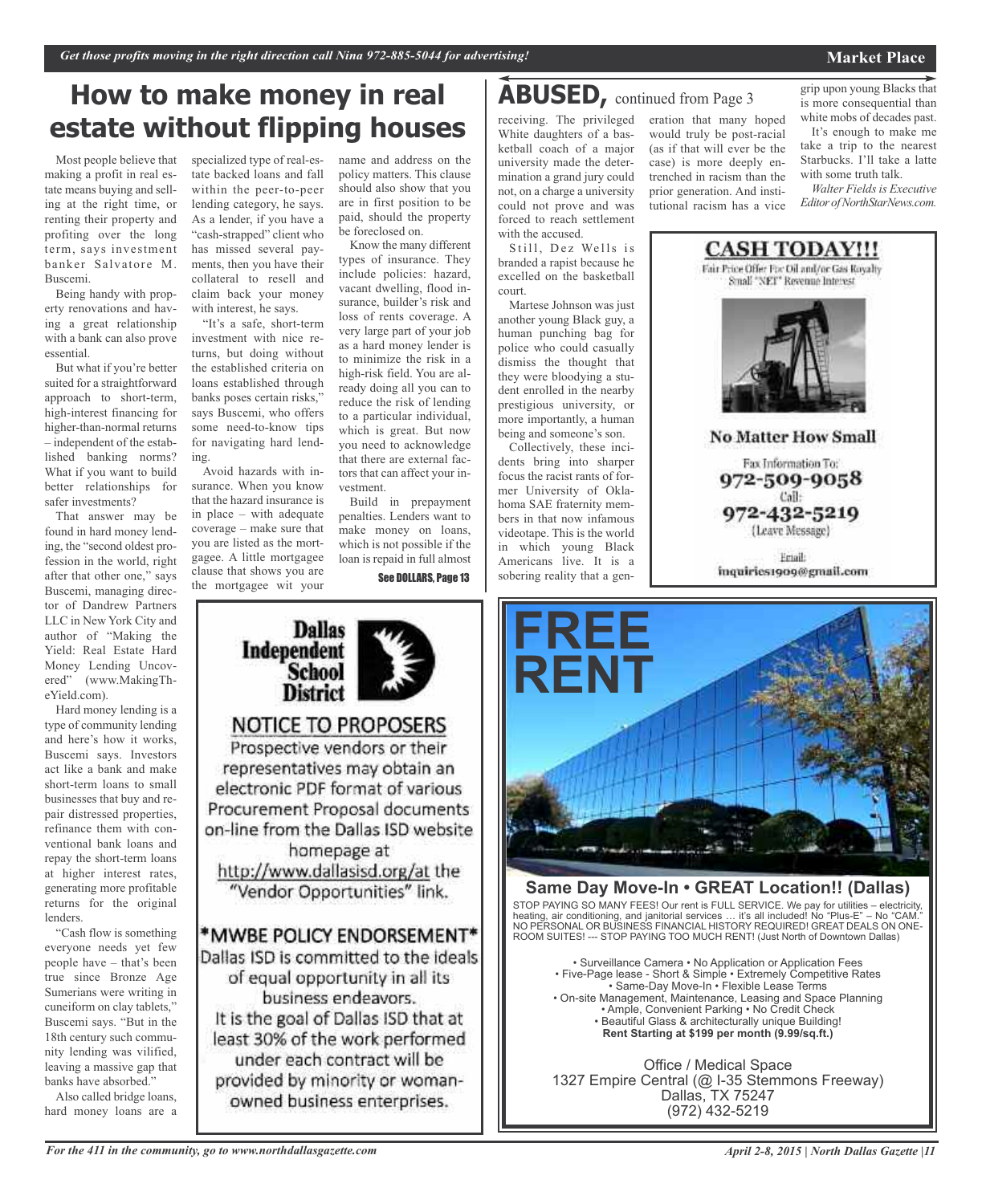**Hey Irving, Pick Us Up!**

**You can find a copy of the North Dallas Gazette at any one of these fine businesses and organizations. Be sure to pick up a copy every week to stay on top of the issues important to the Irving**

### **DCCCD,** continued from Page <sup>8</sup>

serve students.

By hosting these important sessions, we will ensure that students and parents are receiving the correct information and they know which organizations are available to provide assistance in applying for DAPA or DACA," said Diana Flores, DCCCD trustee.

The informative sessions, which are free and open to the public, will take place as follows:

**Cedar Valley College** Saturday April 4 9 a.m. to noon (Rooms M121/M122) 3030 N. Dallas Ave. Lancaster, TX 75135

**North Lake College - South Campus** Saturday, April 11

9 a.m. to noon 1081 W. Shady Grove Rd. Irving, TX 75060

#### **Richland College**

Wednesday, April 22 5:30 to 8:30 p.m. (Wichita Hall – WH103) 12800 Abrams Rd. Dallas, TX 75243

**Eastfield College**

Wednesday, April 29 5:30 to 8:30 p.m. 3737 Motley Dr. Mesquite, TX 75150

**El Centro College** Saturday, May 2 9 a.m. to noon Student Center 801 Main St. Dallas, TX 75202

**Brookhaven College** Wednesday, May 20 5:30 to 8:30 p.m. (Geotechnology Institute - Room H125) 3939 Valley View Lane Farmers Branch, TX 75244

**Mountain View College** Saturday, May 30 9 a.m. to noon 4849 Illinois Ave. Dallas, TX 75211

Drivers: Local Mesquite Van w/Occasional Layover Openings! Great Pay, Benefits! CDL-A, 1yr Exp. Req. Estenson Logistics Apply

www.goelc.com 1-855-298-4059

**Greater Irving-Las Colinas Chamber of Commerce** 5201 N. O'Connor Blvd.,

**Iglesia Santa**

**The Chateau on Wildbriar Lake**

**Bombay Sizzlers**

4835 N. O'Connor Blvd. **Mattito's Tex Mex**

**Taqueria El Tacazo**

**Capistrano's Café & Catering**

**The Spirit Grille** 4030 N. MacArthur Blvd

**El Rancho Restaurant** 1210 E. Irving Blvd

3414 W. Rochelle

220 W. Irving Blvd

4020 N. Beltline Rd

635 E. Irving Blvd

singles right now! Call

Ste. 100

**Marie de Guadolupe** 2601 S. MacArthur

1515 Hard Rock Rd

397 East Las Colinas Blvd, Ste. 180

**Le Peep**

1001 MacArthur Park Drive

1150 W. Pioneer Drive

4650 W. Airport Frwy

**Empress of China** 2648 N. Beltline Rd.

#112

**Roy's Pawn Shop**

**Austin Recreation Center** 825 E. Union Bower Rd.

**Houston Recreation Center** 3033 Country Club Rd.

**Cimarron Park**

201 Red River Trail

**Recreation Center** 530 Davis Street

200 Jefferson Street

320 Decker Drive

135 S. Jefferson

825 W. Irving Blvd

**Irving Public Library**

**Shady Grove CME Church**

**area in particular and the DFW African American community as a whole.**

> **Emmanuel Baptist Missionary Church** 511 Gilbert Road 2000 College Blvd Bldg.

**Ben Washington Baptist Church** 3901 Frisco Ave **Shepherd Church** 615 W. Davis **West Irving C.O.G.I.C.** 4011 Conflans Road **Bible Way Baptist Church** 4215 N. Greenview Dr.

**Strictly Business** 4159 W. Northgate **Washateria** 3712 Cheyenne Street **New Life Ministries** 3706 Cheyenne Street **Elisha Mane Attractions** 3704 Cheyenne Street

**Antioch Christian Church** 2041 West Walnut Hill

A

**Evergreen Baptist Church** 3329 W. Country Club Drive **Po' Boys Restaurant** 4070 N. Beltline Rd. Ste. 100 **Girl Friends Africa** 4070 N. Beltline Rd. Ste. 134 **VW Barbership** 4070 N. Beltline Rd. Ste. 143 **Northlake College**

**Kasbah Grill** 2851 Esters Rd

**Fresh Food Store** 4020 W. Northgate Drive

> **Lee's Catfish** 1911 Esters Road

**Danal's Mexican Restaurant** 508 N. O'Connor Rd

**Fred's Pit Barbecue** 808 E. Irving Blvd

**Gary's Barbershop** 2117 Story Rd.

**African Village Restaurant** 3000 N. Beltline Rd

**New Look Barbershop** 3317 Finley Rd.

**Bear Creek Community Church** 2700 Finley Rd.

**Irving Arts Center** 3333 N. MacArthur #200

*for more information.*

## CADNET/NORTH DALLAS GAZETTE **National and Local Classified Advertising Network**

To advertise call 972-509-9049 Email (ad for quote) opportunity@northdallasgazette.com

Autos Wanted TOP CASH FOR CARS, Any Car/Truck, Running or Not. Call for INSTANT offer: 1-800-454-6951 Health & Fitness VIAGRA 100MG and CIALIS 20mg! 50 Pills \$99.00 FREE Shipping! 100% guaranteed. CALL NOW! 1-866-312-6061 VIAGRA 100mg, CIALIS 20mg. 40 tabs +10 FREE, \$99 includes FREE SHIP-PING. 1-888-836-0780 or **Insurance** Auto-Insurance-Help-Line. Helping you find a Car Insurance Payment You can afford. Toll Free 1 - 8 0 0 - 2 3 1 - 3 6 0 3 www.Auto-Insurance-Helpline.org **Miscellaneous** DISH TV Retailer. Starting at \$19.99/month (for 12 mos.) & High Speed Internet starting at \$14.95/month (where available.) SAVE! Ask About SAME DAY Installation! CALL Now! 1- AVIATION Grads work with JetBlue, Boeing, Delta and others- start here with hands on training for FAA certification. Financial aid if qualified. Call Aviation Institute of Maintenance 866-453- 6204 CASH FOR CARS, Any Make or Model! Free Towing. Sell it TODAY. Instant offer: 1-800-864-5784 Make a Connection. Real People, Flirty Chat. Meet LiveLinks. Try it FREE. Call NOW: 1-888-909- 9905 18+. DISH TV Starting at \$19.99/month (for 12 mos.) SAVE! Regular Price \$34.99 Ask About FREE SAME DAY Installation! CALL Now! 877- 477-9659 Struggling with DRUGS or ALCHOHOL? We care! Call The FREE Addiction Hope & Help Line 800- 793-1951 Real Estate 20 Acres. \$0 Down, \$128/mo. Owner financing.Money Back Guarantee. Near El Paso, TXBeautiful Mountain views FREE color brochure 800-939-2654 Wanted to Buy CASH PAID- up to \$25/Box for unexpired, sealed DIABETIC TEST STRIPS. 1-DAYPAY-MENT.1-800-371-1136 Wants to purchase minerinterests. Send details to P.O. Box 13557 Denver, Co. 80201 *ADVERTISE to 10 Million Homes across the USA! Place your ad in over 140 community newspapers, with circulation totaling over 10 million homes. Contact Independent Free Papers of America IFPA at d a n i e l l e b u r n e t t ifpa@live.com or visit our website cadnetads.com*

Reader Advisory: the National Trade Association we belong to has purchased the following classifieds. Determining the value of their service or product is advised by this publication. In order to avoid misunderstandings, s vertisers do not offer employment but rather supply the readers with manuals, directories and other materials designed to help their clients establish mail order selling and other businesses at home. Under NO circumstance send any money in advance or give the client your checking, license ID, or credit card numbers. Also beware of ads that claim to guarantee loans regardless of credit and note that if a credit repair company does business o phone it is illegal to request any money before delivering its service. All funds are based in US dollars. 800 numbers may or may not reach Canada.

800-615-4064

Metro-Meds.net

als and other oil and gas

**Recreation Center** 907 S. Senter Rd

**504 Salon Irving YMCA Recreation Center**

**Mitchell's Barbershop**

3329 Country Club West **Irving Islamic Center Valley Ranch - Valley Ranch Masjid** 9940 Valley Ranch Pkwy W.

**Irving Salvation Army** 1140 E. Irving Blvd

**Antioch Christian Church** 2043 W. Walnut Hill Ln

**Evergreen Missionary Baptist Church "The Green"**

**Lee Park Recreation Center** 300 Pamela Drive

**Lively Pointe Youth Center**

909 N. O'Connor Rd **Mustang Park**

2223 Kinwest Pkwy

**Recreation Center**

**Georgia Farrow**

**Heritage Senior Center**

**iRealy Office Building**

**Irving Hispanic Chamber of Commerce**

**Irving City Hall**

3537 E. Gilbert Road

**Northwest Park Recreation Center** 2800 Cheyenne St. **Senter Park** 801 W. Irving Blvd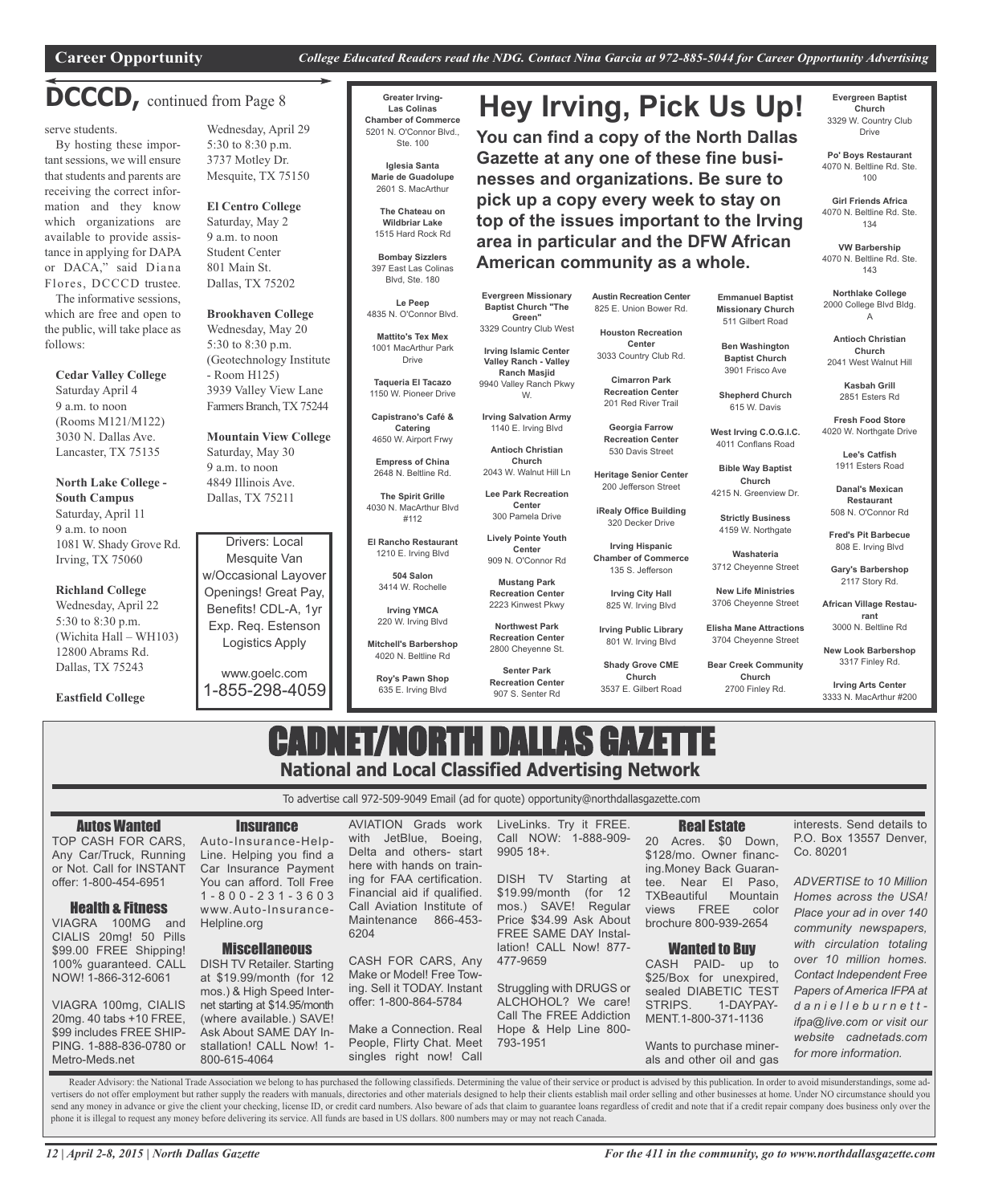#### *On a quest for qualified candidates? Contact Nina Garcia at 972-885-5044*

## **SURVIVAL,** continued from Page <sup>1</sup>

disclosure a safe and preferable choice for anyone who experiences sexual assault."

#### **"…A gradual process"**

The men who raped Lori had stolen her car, electronics, and her landline cord. After carefully freeing herself from her bed, she mustered the courage to knock on a neighbor's door so she could call the police.

After the police she called her sister, who picked her up and took her back to her home. The following day, she called the DC Rape Crisis Center hotline. Later, her mother and sister accompanied her to her first counseling session. That evening, Lori told her boyfriend and the next day he accompanied her to counseling, the first of several occasions.

Her memory is a blur after that first week.

"For like a good year after I was raped – I don't have many specific memories from that year. It's very fuzzy," she says. "[Healing] was a gradual process – it wasn't like I finished therapy and it was over."

A journalist, Lori slowly channeled her pain into her work. About a year-and-ahalf after the assault, she agreed to write an article on a freshman Spelman College student who maintained that four Morehouse College students – three of whom were on the basketball team – had gang raped her. Spelman was Lori's alma mater; her own rape occurred the same week as her 5-year class reunion.

The article, "Rape of a Spelman Coed" was published in Emerge magazine almost exactly two years after Lori's assault. It became an award-winning story, and the springboard for I Will Survive.

"After that article, [the magazine] got a really powerful response," she recalled. "So the idea [for the book] came from having written an article about sexual assault; realizing that this was a huge problem in the African American community; that we didn't have culturally specific resources available to us; and that we just didn't know how to deal with sexual assault."

#### **From surviving to thriving**

To her knowledge, Robinson's assailants were never caught and are thought to be responsible for at least three other rapes. Still, in 1996 she marked the one-year anniversary of her survival with a celebration.

"I'd experienced the most horrific thing I could possibly imagine, and I am still standing. I am still going to work; I still have my right mind, for the most part. It absolutely was a celebration of my survival," she remembers.

Today, she has become a noted activist and speaker on the issue of sexual assault, speaking at more than 100 events in more than 20 states and in three countries. She has lived and taught in Ecuador, Brazil, and other parts of Latin America, and is still enjoying a career as an award-winning bilingual journalist and educator.

She also married Ollie Johnson, the boyfriend who had been there with her through it all.

"We weren't married then, but I definitely thought of us as a couple.

## **ALLEN,** continued from Page <sup>2</sup>

Bank, which later became Industrial Bank.

Jesse Mitchell once said, "The simple duty of a banker is to stand between and draw together the man that needs and the man that has the funds. I have done

my duty and no more. The bank has created better homes, better communities and better and more useful lives."

Mitchell, the third generation banker, continues to carry on that legacy.

You come together, you support, you love, you struggle, you handle it, you get through it. That was my mental-emotional framework," he said.

"I've had various crises and challenges with my own family, but nothing like what happened to Lori. So I didn't have any direct experience with supporting or helping or loving survivors. But I just kind of knew that was the right thing to do."

When Robinson first began writing I Will Survive, Ollie thought it was a great idea and logical next step from the Emerge article – until it became clear that the research, interviewing, and writing caused Robinson to relive her trauma.

"I recommended that she consider dropping it or suspending it on several occasions, because it was so painful…. She would always say that she had to do it. And she worked through it," he said. "I was very impressed with her strength and resilience through the whole process and still am just amazed that she could handle everything the way she's handled it."

Robinson encourages survivors to seek healing, whatever that may mean for them.

"Not every survivor necessarily needs therapy, but based on my personal experience, I highly recommend that survivors reach out to someone. It's so important to be able to tell your story, let it out, [to] be able to talk to someone who can empathize with you, support you, and encourage you," she said.

"Take care of yourself. Think of mental, physical, emotional, and spiritual self-care. What feels nour-

"When I saw that we could help, and I saw it from the very beginning, that we could help people. And I thought that we could do it in banking," Doyle Mitchell said. "I've always enjoyed the people part of banking. The side where we help people."

ishing to you? What feels safe to you? What makes your body feel good? Do that."

.Every survivor's experience is profoundly personal. At the same time, millions of survivors are all fighting through the same devastation of this rampant trauma, often in shame and silence.

Robinson wants them all to remember one thing "What happened to you is not your fault. No matter what the circumstances were – no matter what you wore, or what you drank, or what time it was, or where you were – the only person who was responsible, the person who deserves all of the blame, is the person who forced unwanted sexual activity on you,"

*(The project was made possible by a grant from the National Health Journalism Fellowship, a program of the University of Southern California Annenberg School for Communication and Journalism.)*



CIVIL SERVICE ENTRANCE EXAM. CALL (972) 721-2696 TO REGISTER. The City of Irving does not discriminate on the basis of race, sex, religion, age, or disability in employment or the provision of services. www.cityofirving.org

## **North Dallas Gazette is looking for a utility person.**

Prefer mature candidate that has a interest in media.

#### **Customer Service and Advertising**

- 1. Commit and learn the principles in the Community Marketing Manuel
- 2. Must consistently follow up and stay in touch with customers assigned
- 3. Assist in Company promotional Ticket give-a-way
- 4. Attend company sales meetings as required
- 5. Maintain Daily Notes/History Report

6. Submit weekly Sales Update Report (report due on Fridays at close of your business day)

#### **Editorial Assistance**

The candidate will support the editorial team at the Dallas office: The Editorial Assistant duties include: Broadcasting info via social media channels and website Proofreading print edition for specific items Assist in revising press releases for publishing Create online newsletters (Constant Contact & Zoho) training provided On site reporting Answer phones attend community events Ideal for semi or retired person that want to stay active.

#### **Send resumes to: businessoffice@northdallasgazette.com**

**or Call 972.432.5219 and leave message**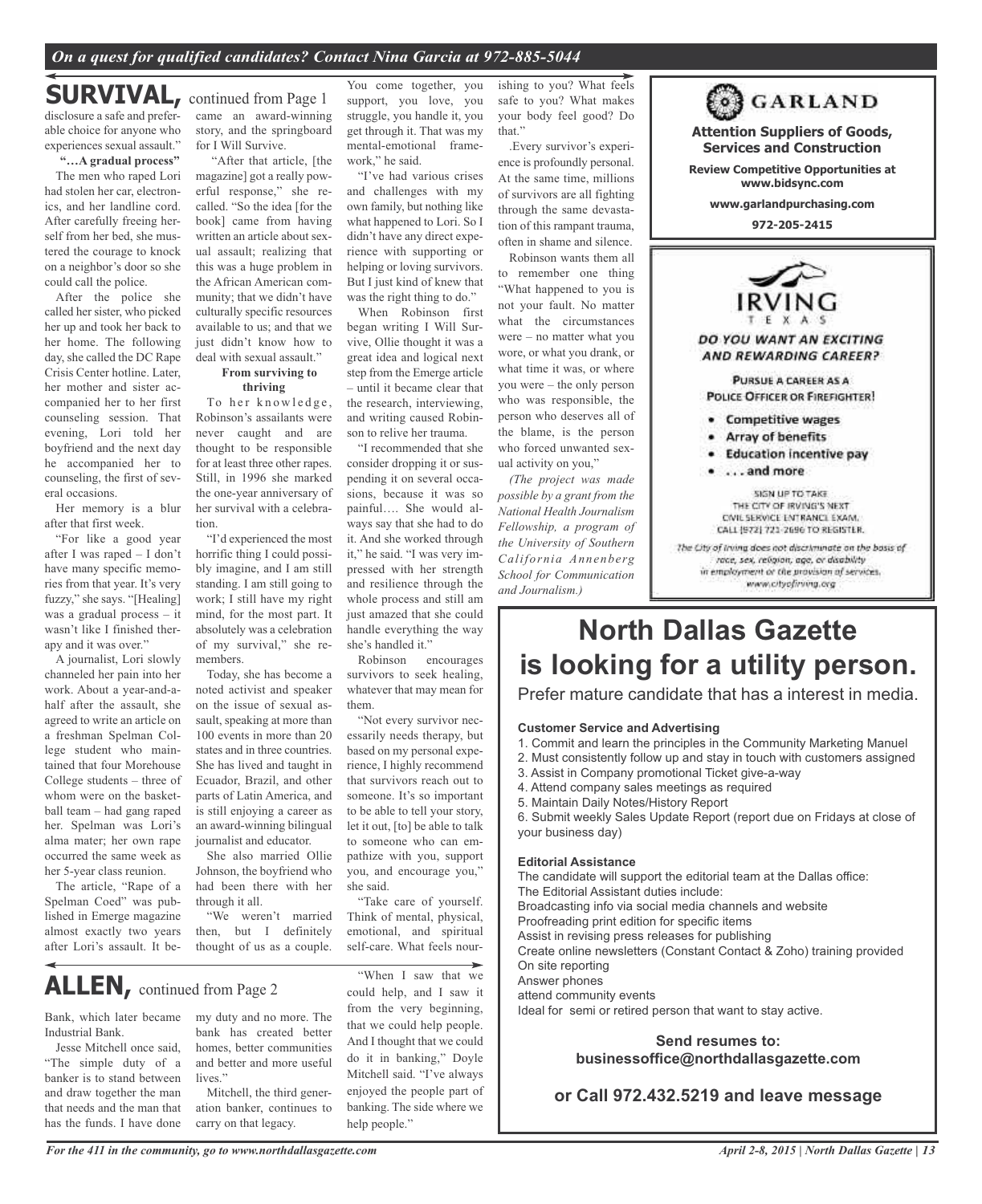#### **Church Happenings www.NorthDallasGazette.com**

#### **AVENUE F CHURCH OF CHRIST IN PLANO**

#### **Mondays – Fridays**

Call 972-423-8833 for AF-FECT, Inc. or email: AF-FECTxInc@aol.com for counseling services, resources and assistance for job readiness and training programs for individuals.

#### **April 5**

Join us this Sunday at 8 a.m. for our praise and worship services, God will bless you. And don't forget to come back at 5 p.m. for our Iglesia de Cristo Services (the Word of God in Spanish.)

#### **April 8, 7 p.m.**

You're invited to join us for Bible study as we worship and praise God for His blessings.

Prepare to be encouraged by God's plan to grow.

**April 11, 8:30 a.m.** Mark your calendars for our "Health Fair: Survival Kit" Day sponsored by Acquaye Dental, AFFECT, Inc., Avenue F CoC, Avenue F Family Health Center, Baylor Hospital and Presbyterian Hospital. Registration and a Continental Breakfast will start at 8:30 a.m. followed by a Welcome and Ice Breaker then various workshops on Gastrointestinal Health, Heart Health, Fresh Food Stand, Breast Cancer, Mean's/Women's Health, a Health "Jeopardy" Game Show. Lunch is at 12:30 p.m. followed by Health Presentations for Men and Women. Child Care will be provided and various door Prizes.

Brother Ramon Hodridge, Minister of Education 1026 Avenue F Plano, TX 75074 972-423-8833 www.avefchurchofchrist.or g

#### **BETHEL BIBLE FELLOWSHIP CARROLLTON**

 $\mathcal{L}$  , and the set of the set of the set of the set of the set of the set of the set of the set of the set of the set of the set of the set of the set of the set of the set of the set of the set of the set of the set

**April 5, 9:45 a.m.** You're invited to our Sunday Morning "Prayer and Meditation" followed by Morning Worship Service at 10 a.m. See what God is

doing through and with us; you will be blessed. We will also have some Black Women History facts to share with you.

#### **April 8, 7 p.m.**

Join us in Wednesday's Prayer and Bible Study Class with Senior Pastor Dr. Woodson and/or Associate Pastor Brenda Patterson teaching on the subject of Spiritual Warfare. These are Hot Topics in Winter Months. We will learn what God says about critical issues and topics through the study of His word. Come and be blessed by God.

Dr. Terrance Woodson, Senior Pastor 1944 E. Hebron Parkway Carrollton, TX 75007 972-492-4300 www.bethelbiblefellowship.org

#### **SHILOH MBC IN PLANO**

 $\mathcal{L}_\text{max}$  , which is a set of the set of the set of the set of the set of the set of the set of the set of the set of the set of the set of the set of the set of the set of the set of the set of the set of the set of

**April 5 8 a.m. and 11 a.m.** Come and worship with us this Sunday. God will greet us and bless us with words of wisdom as He leads and guide us in all truth and righteousness.

#### **April 8, 7 p.m.**

You're invited to our Wednesday's Bible Study to learn more about God's Word. Come and be encouraged by God's plan for your maturity and growth; and, it's all for His glory.

Dr. Isaiah Joshua, Jr. Senior Pastor 920 E. 14th Street Plano, TX 75074 972-423-6695 www.smbcplano.org

#### **CHRIST COMMUNITY CHURCH IN RICHARDSON**

 $\mathcal{L}_\text{max}$  , which is a set of the set of the set of the set of the set of the set of the set of the set of the set of the set of the set of the set of the set of the set of the set of the set of the set of the set of

**April 5, 8:45 a.m. And 11 a.m.**

You're invited to our Morning Services as we worship, honor and praise God for His blessings. Our March Month Series is "I am a Church Member." Discover the attitude that makes the difference.

#### **April 8**

Join us at 12 Noon with Rev. Viveca Potter teaching on the Word of God; come back at 6:45 p.m. for Corporate Prayer and stay for Senior Pastor Autry at 7:30 p.m. teaching the Word of God. Our youth will come for Food and Fellowship at 7 p.m. followed by Bible Study at 7:30 p.m. and Tutoring/Homework Assistance at 8 p.m.

Dr. Terrence Autry, Senior Pastor 701 Centennial 972-991-0200 Richardson, TX 75081 www.Christcommunityrichardson.org

#### **DAYSTAR DELIVERANCE MINISTRIES**

 $\overline{\phantom{a}}$  , and the set of the set of the set of the set of the set of the set of the set of the set of the set of the set of the set of the set of the set of the set of the set of the set of the set of the set of the s

**April 2015**

For those in need visit Helen's House on Fridays at 9:30 a.m. (exceptions are bad weather and holidays) to receive, to give, to comfort and to fellowship. Call 972-480-0200 for details.

Pastor Minnie Hawthorne-Ewing 635 W. Campbell Road Suite 201 Richardson, TX 75080

#### **FELLOWSHIP CHRISTIAN CENTER CHURCH IN ALLEN "The Ship"**

 $\overline{\phantom{a}}$  , and the set of the set of the set of the set of the set of the set of the set of the set of the set of the set of the set of the set of the set of the set of the set of the set of the set of the set of the s

#### **Monday – Friday**

**9 a.m.-1 p.m.** TheShip3C's Prayer Lines for those that are in need are 972-649-0566 and 972-649- 0567 or they may be submitted via email to: prayerline@theship3c.org

#### **April 5**

Join us this Sunday for our praise and worship services at 9:30 a.m. followed by Morning Services at 1550 Edelweiss Drive in Allen and bring someone with you; you will be blessed.

#### **April 8**

You're invited to our Wednesday's 12 Noon-Day Live Prayer and Bible Study and/or our Wednesday Night Live Prayer and

Bible Study at 7 p.m. to learn more about God's Word at the Joycie Turner Fellowship Hall, 200 W. Belmont Drive in Allen. Be encouraged by God's plan for your maturity and His glory; and most of all, be prepared to grow.

Dr.W. L. Stafford, Sr., Ed. D. Senior Pastor 1550 Edelweiss Drive In Allen for Sunday Morning Worship. Admin. Building Address Is 200 W. Belmont Drive Allen, TX 75013 972-359-9956 www.theship3c.org

#### **BIBLE WAY COMMUNITY BAPTIST CHURCH**

 $\mathcal{L}$  , and the set of the set of the set of the set of the set of the set of the set of the set of the set of the set of the set of the set of the set of the set of the set of the set of the set of the set of the set

**April 5, 7:35 a.m.** Join us this Sunday for our praise and worship services and receive a blessing from God.

**April 8, 7 p.m.** You're invited to our Wednesday Bible Study to learn more about God's word and how it can lead and guide you.

Dr. Timothy Wilbert, Pastor 4215 North Greenview Drive Irving, TX 75062 972-257-3766 www.biblewayirving.org

 $\mathcal{L}$  , and the set of the set of the set of the set of the set of the set of the set of the set of the set of the set of the set of the set of the set of the set of the set of the set of the set of the set of the set

#### **THE INSPIRING BODY OF CHRIST CHURCH April 5**

**7:30 and 11:30 a.m.** You're invited this Sunday to our praise and worship service as we honor and magnify God's Holy name; and receive a blessing from Him.

#### **April 8, 7 p.m.** Join us in Monday School

as we learn what God has to say to us.

**April 10, 7 p.m.** All men are invited to join us for Men's Fellowship night. What is God saying to us?

Pastor Rickie Rush 7701 S Westmoreland Road Dallas, TX 75237 972-372-4262 www.Ibocchurch.org

#### **MT. OLIVE CHURCH OF PLANO (MOCOP)**

#### **April 5**

Join us in Sunday School at 8:30 a.m.; stay for our Sunday prayer at 9:30 a.m. and our Worship Service at 10 a.m.

#### **April 8, 7 p.m.**

You're invited to our Wednesday's Bible Study; you will learn what God has to say to us. Come to be encouraged by God's plan for your spiritual growth and His glory.

Pastor Sam Fenceroy Senior Pastor 300 Chisholm Place Plano, TX 75075 972-633-5511 www.mocop.org

#### **NEW MOUNT ZION BAPTIST CHURCH**

#### **April 5**

You're invited to join us for Early Morning Services at 7:30 a.m., followed by Sunday School at 9 a.m. and Morning Worship at 10:30 a.m.

#### **April 8**

Join us for Wednesday's Bible Study and learn what God has to say to us.

Dr. Tommy L. Brown Senior Pastor 9550 Shepherd Road Dallas, Texas 75243 Phone: 214-341-6459 www.nmzb.org



## **MT. OLIVE CHURCH OF PLANO**

300 Chisholm Pl. Plano, TX 75075 972-633-5511

#### Answers you need, Hope for today is waiting for you...

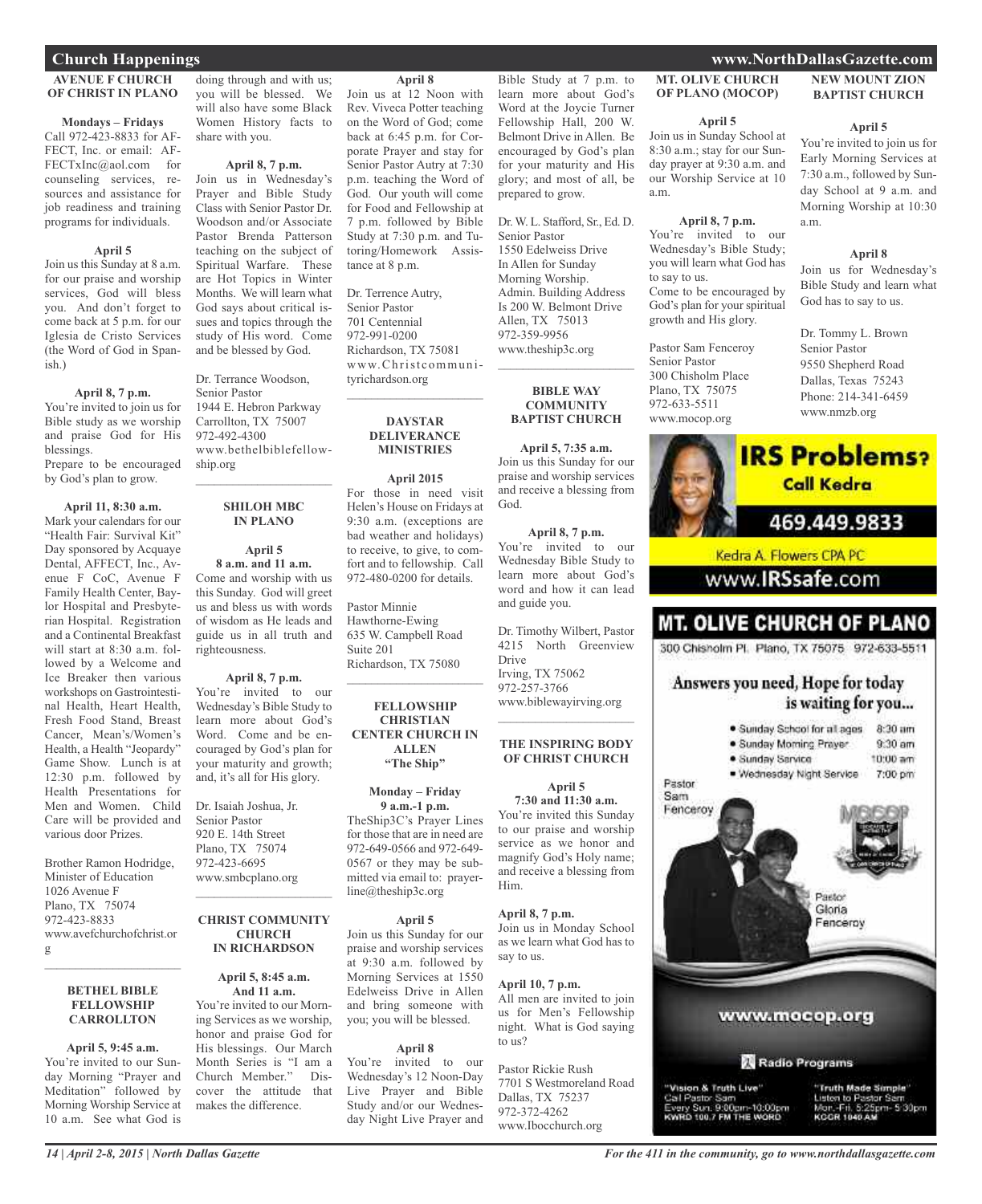friendship, I was over to their house and I was teasing Phemia about her six

She looked in her backyard and told Beverly (oldest) to send some of those kids home, Beverly said, "Mama, they are all yours." So, I mentioned that I might as well call Gene like the others. I call him "Father"

The second is when I was hospitalized and Phemia offered, without me asking, to take care of my children so

Christ Cox

761 S. W. Amerikan 165 Luther TX recor **UPLATA-ESSALLOCI** manuface in the first

North California (Service California)<br>Monder School Tym & Mor's collaighty Erailor Sp

Shiloh Missionary Baptist Church

Founded 1884 920 E 14th Street France, 73

the Plant Community for 128 Years

See TARPLEY, Page 16

children.

with pride.

## **A tribute to Phemia Tinner**



*Send email to: businessoffice@ northdallasgazette.com to sign up for Sister Tarpley's weekly electronic newsletter.*

*(NOTE: To my pastor, Dr. Terrance Woodson, my church family at Bethel Bible Fellowship in Carrollton; uncle Charlie Baker; aunt Mae Thomas; Mr. Thurman Jones; Ms. Ruth Ferguson; staff at North Dallas Gazette; Mr. & Mrs. Young (Susan) Sung, candidate for Carrollton City, place 5; Bible Study Fellowship Class 2014-15; my personal family and friends, thank you for your prayers, patience through my tears, your love and words of inspiration; you made my loss easier.)*

Phemia was my "Best Friend" and I was hers." We both realized long ago that many people did not and would not understand the depth of our friendship; therefore, we never attempted to explain it to them, it wasn't important to us what their thoughts about us or our friendship were.

Over 48 years ago, Phemia and I were in a fast food restaurant to eat lunch;

she looked at the menu and not what you gather that best godmother that ever tem and often at North Dalsaid, "What's on the menu, I told her to read the menu it was on the wall in front of us." Phemia's reply was, "Girl, the letters are too small." My mother said in her life time, "Just keep on living."

That was the same time that Phemia said to me, "You are going to be my "Best Friend." I replied, "Phemia, I don't have "Best Friends"; people are either a friend or a close acquaintance. She replied, "I don't care what you are saying, "You are going to be my "Best Friend.".

"A best friend", is a rare jewel, Aunt Mae Thomas said; she was right, and no truer words have ever been spoken.

Through the years, Phemia and "Father" have called me their "Best Friend", to them I was their personal attorney, accountant, secretary, business advisor and their confidant; and keep in mind, I do not have a degree nor certificate in any of these fields, but that did not matter."

There is not one thing about their personal business that I don't know. If I must talk about their business, I talk to God only.

As Helen Walton of Wal-Mart Stores once said, "It's matters but, what you scatter.'

Believe me, I did not and do not take their friendship and trust for granted, I constantly asked God to not allow me to misuse or abuse their trust nor their friendship.

Phemia asked to be Sheila's godmother before she was born. She was the lived; Sheila is my witness. Space will not permit me

las Gazette's office when we had an office in Plano. They were there when Sheila was born, when she was on a program in school and even the deaths of my Father in 1970, my mother and middle brother in 1984, my youngest brother in 2010 and my oldest brother and two of my sisters in 2013. Every time I needed them, they were there.

These are three of

my fondest memories of them, again, space will not

One day, early in our

Inspiring Body of

permit others.

to tell all of the things that Phemia and "Father" have done for me and my family over the 48 years. Everybody should have a "Best Friend."

They would bring me homemade meals for lunch at times, before my retirement from the school sys-





*Ramon Hodridge, Minister*

*Radio Program @ 7:30 am on KHVN 970 AM Sunday Mornings*

*For the 411 in the community, go to www.northdallasgazette.com*

Islah Joshua, Jr. *Pustar* 

SMBC: A church Focused on Excellence while Teaching<br>the Word, Preaching the Gospel, Reaching the World

Worship Times: 8 and 11 a.m. Sunday School: 9:45 a.m. Mid-week: Wednesday at 7:00 p.m. Youth Church: Every 3rd, 4th, and 5th Sunday at 10:45 a.m. AWANA: Wednesday at 6:30 p.m. Contact Information: 972-423-6695 www.smbcplano.org



200 W. Bernont Drive - Allen, TX 75013 A Kingdom Building Church

Pastor<br>W.L. Starford, S

**Early Morning Service** 

200 W. Behueni Drive

Allen, TX 75013.

8.00 um.

unday Morning Worship<br>Sure Licenseary<br>SSS Elefucios Diaco<br>Silon, LX 20011

 $970.88$ 

day Night Live

036. Bahim Ditsi<br>Alm DX 75013

7:05 p.m.